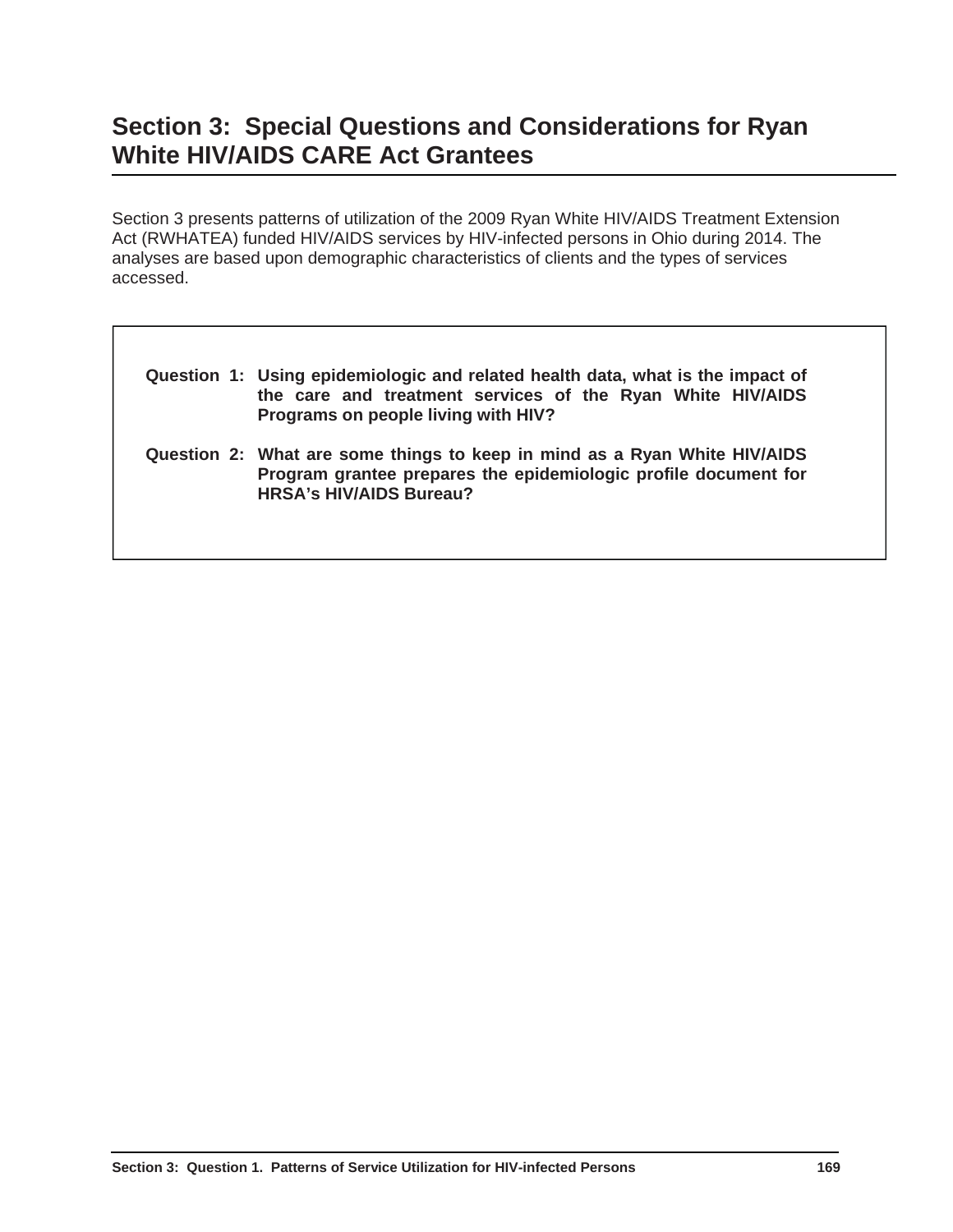

**Question Using epidemiologic and related health data, what is the impact of the care and treatment services of the Ryan White HIV/AIDS Programs on people living with HIV?**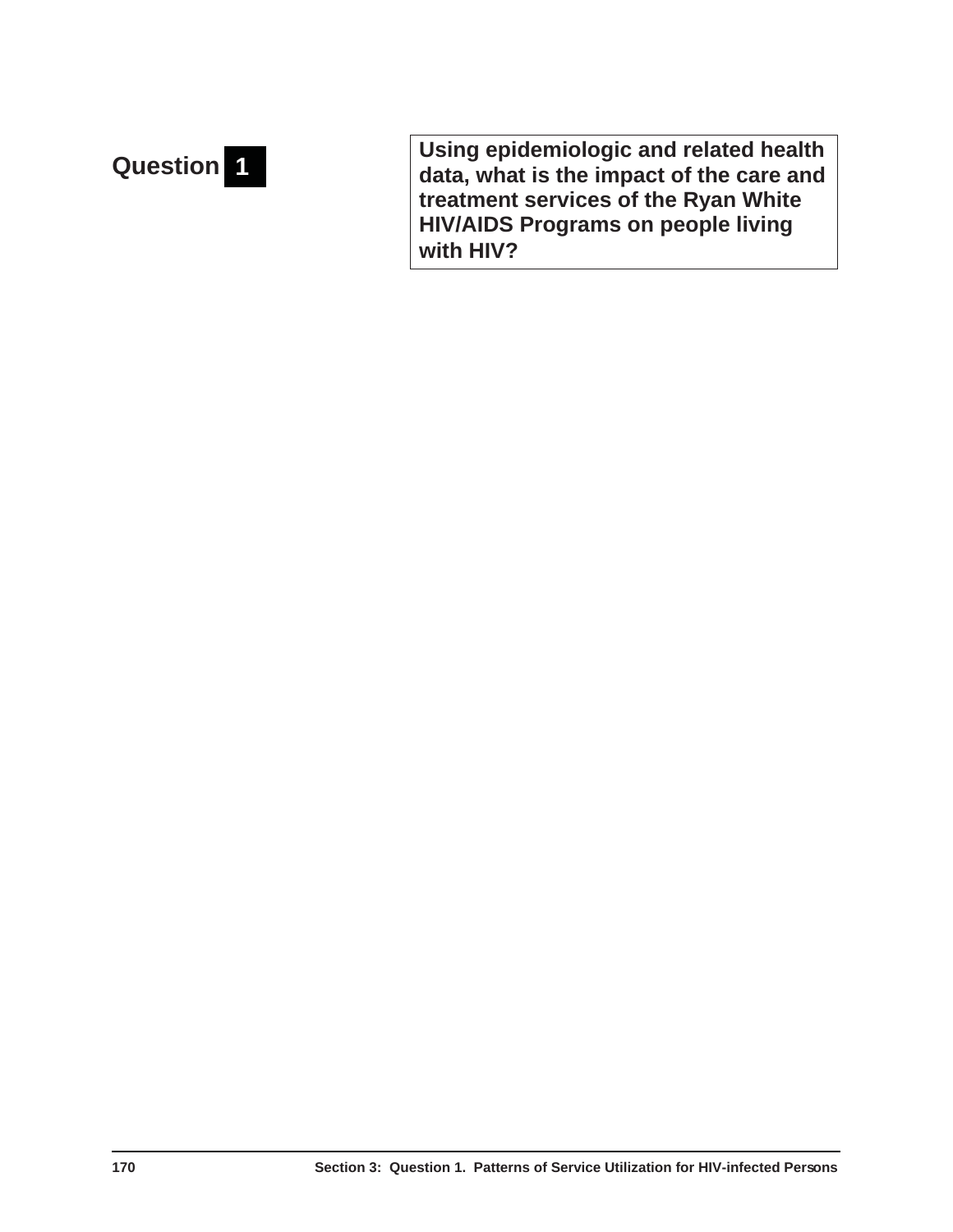## **Overview of the Ryan White Treatment Extension Act**

According to the Health Resources and Services Administration (HRSA), the RWHATEA of 2009 (Public Law 111-87, October 30, 2009) is federal legislation that addresses the unmet health needs of people living with HIV/AIDS by funding primary health care and support services that enhance access to and retention in care. First enacted by Congress in 1990, the act was amended and reauthorized in 1996, 2000, 2006 and again in 2009. Services funded by the RWHATEA aim to reduce medical costs, increase access to care for underserved populations and improve the quality of life for those living with HIV/AIDS. The Ryan White HIV/AIDS Program (RWHAP) implements the RWHATEA and works toward these goals by appropriating funds to local and state programs that provide primary medical care and support services; assisting with healthcare provider training; and by providing technical assistance to help funded programs address implementation and emerging HIV care issues.

The RWHAP Parts are:

## **Ryan White Part A**

Ryan White Part A allocates emergency assistance funds directly to urban areas hit hardest by the HIV/AIDS crisis. To be an Eligible Metropolitan Area (EMA), a region must have reported more than 2,000 AIDS cases in the most recent five years and have a population of at least 50,000. To be eligible as a Transitional Grant Area (TGA), an area must have reported at least 1,000 but fewer than 2,000 new AIDS cases in the most recent five years. Historically, Ohio has had one Part A, Cleveland, since April 1, 1996. With the 2006 reauthorization, Cleveland's eligibility changed from that of an EMA to a TGA. The Cuyahoga County Board of Commissioners is the designated grantee for Part A funding in the Cleveland TGA, which includes Lake, Cuyahoga, Lorain, Medina, Geauga and Ashtabula counties in the northeastern geographical area of the state. In 2013 Columbus was designated a TGA, which includes Union, Delaware, Licking, Fairfield, Pickaway, Franklin, Madison, and Marrow counties. The City of Columbus is the designated grantee for Part A funding in the Columbus TGA. In each TGA, a planning council works in partnership with the grantee to assess service needs of people living with HIV/AIDS (PLWHA) in the region, to develop a continuum of care and to establish resource allocation priorities. Representatives of city government, consumers, other RWHAP-funded agencies and representatives of Part B are all included in planning council memberships. Services provided through Part A to PLWHA in the both Ohio TGAs include basic care needs such as housing, nutrition, and transportation, as well as medication, laboratory and primary care or HIV-specific medical services, mental health or substance abuse treatment, child care and dental care.

#### **Ryan White Part B**

Ryan White Part B provides financial assistance to all 50 states, the District of Columbia, Puerto Rico, Guam, the U.S. Virgin Islands and five U.S. Pacific territories and associated jurisdictions to enable them to provide a variety of services for individuals living with HIV infection and their families. In Ohio, Part B funds are administered by the HIV Care Services Section (HCS) at the Ohio Department of Health (ODH).

Part B funds, centrally managed at ODH, ensure the availability of local medical case management services along with the Ohio HIV Drug Assistance Program (OHDAP) The Ohio case management model is based upon the principle that linking PLWHA to ambulatory and community-based services is vital to an effective community response. The HIV Care Services (HCS) Section at ODH assures provision of services through activities such as facilitating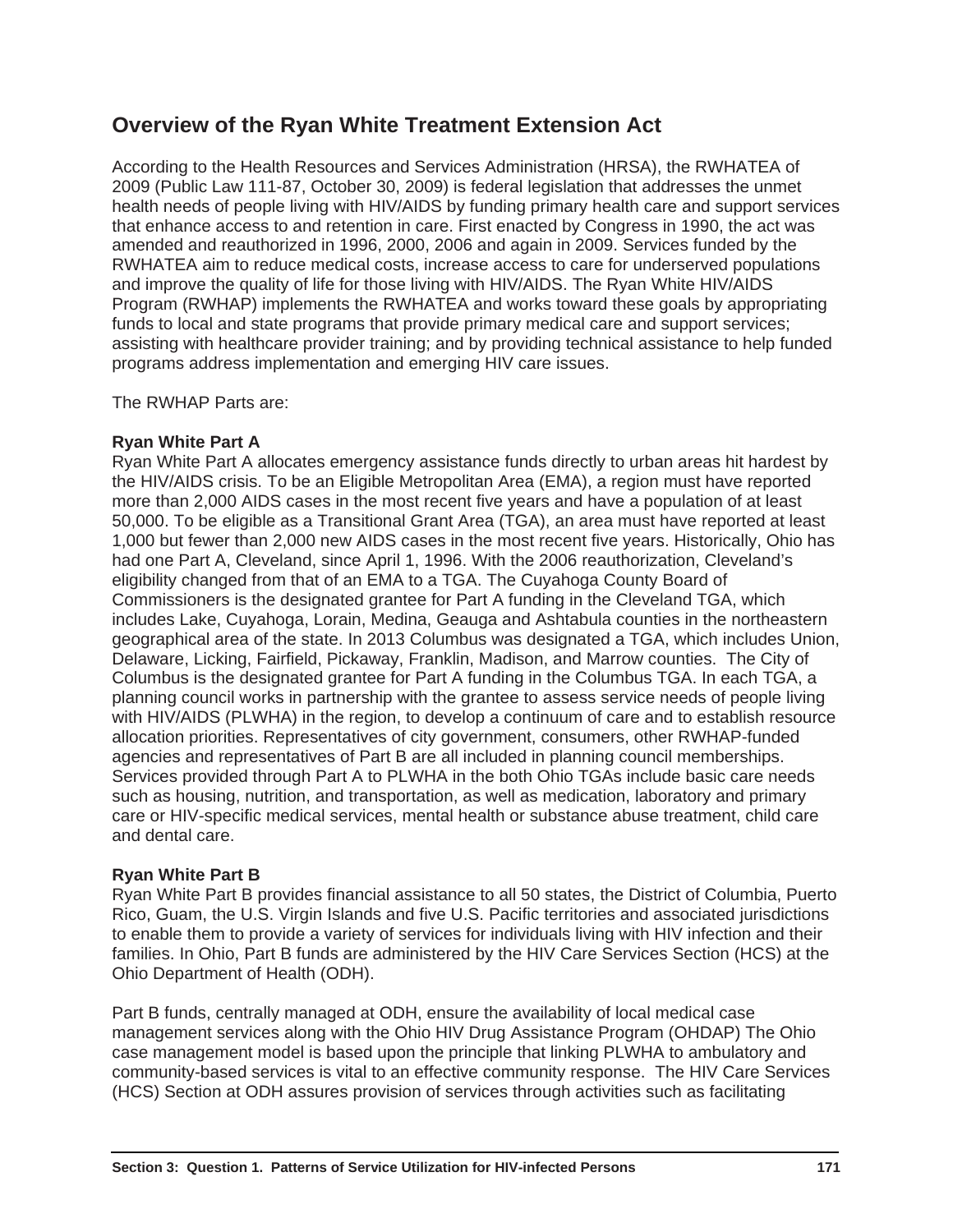collaboration among service providers, identifying gaps in available medical care, and actively recruiting healthcare providers. Primary medical care is provided through authorized Part B providers who are reimbursed for covered services rendered to eligible clients. Part B case managers help ensure clients can access appropriate care and assist clients with maintaining medication adherence and consistent medical care over time. In addition, personnel in HIV Care Services cooperate with ODH HIV/STD Prevention services to ensure maintenance of linkage-to-care collaboration with CDC-funded prevention initiatives.

A portion of Part B funds are set aside for a state AIDS Drug Assistance Program, which provides medications for the treatment of HIV and AIDS-associated conditions. Through this earmark funding, OHDAP provides medications related to HIV infection for persons living with HIV who are unable to obtain medications through any other source. Medications covered under this program are limited to those included in the formulary designated by the Part B Advisory Group comprised of physicians, nurses, social workers, pharmacists and consumers. Within HCS, the OHDAP staff also administers the Health Insurance Premium Payment (HIPP) and Medicaid Spenddown Payment Programs to assist low-income individuals living with HIV to pay premiums, medication co-payments and to meet deductibles and spenddowns. Additional data, including data related to OHDAP and case management are available on the Ohio Department of Health Website and also upon request by calling HCS at (614) 466-6374.

#### **Ryan White Part C**

Ryan White Part C funds fall into three categories: the Capacity Development Grant Program, the Planning Grant Program and Early Intervention Services (EIS). The Part C Capacity Building Grant program funds eligible entities for a fixed period of time (one to three years) in their efforts to strengthen their organizational infrastructure and enhance their capacity to develop, enhance or expand high quality HIV primary health care services in rural or urban underserved areas and communities of color. In 2015, two agencies received funding for Part C Capacity development; AIDS Resource Center Ohio and the Research Institute at Nationwide Children's Hospital. Part C EIS funds comprehensive primary health care for individuals living with HIV disease. In 2015, there were eight agencies receiving EIS funds; The Ursuline Center, The Cincinnati Health Network, Care Alliance, University Hospitals of Cleveland, AIDS Resource Center Ohio, Research Institute at Nationwide Children's Hospital, the Portsmouth Health Department, and the University of Toledo. Part C services include: risk-reduction counseling on prevention, antibody testing, medical evaluation, and clinical care; antiretroviral therapies; protection against opportunistic infections; and ongoing medical, oral health, nutritional, psychosocial, and other care services for HIV-infected clients; case management to ensure access to services and continuity of care for HIV-infected clients; and attention to other health problems that occur frequently with HIV infection, including tuberculosis and substance abuse.

## **Ryan White Part D**

Grantees of Part D funds specifically address the needs of the populations of women, infants, and children affected by HIV/AIDS by providing them with enhanced access to care, as well as clinical trials and research. There are two agencies receiving Part D funds in the state of Ohio: the University of Toledo Medical Center and University Hospitals of Cleveland. These agencies improve and expand comprehensive care services to increase access for HIV/AIDS-affected women, infants, children, and youth in a comprehensive, community-based, and family-centered system of care that is linked to research.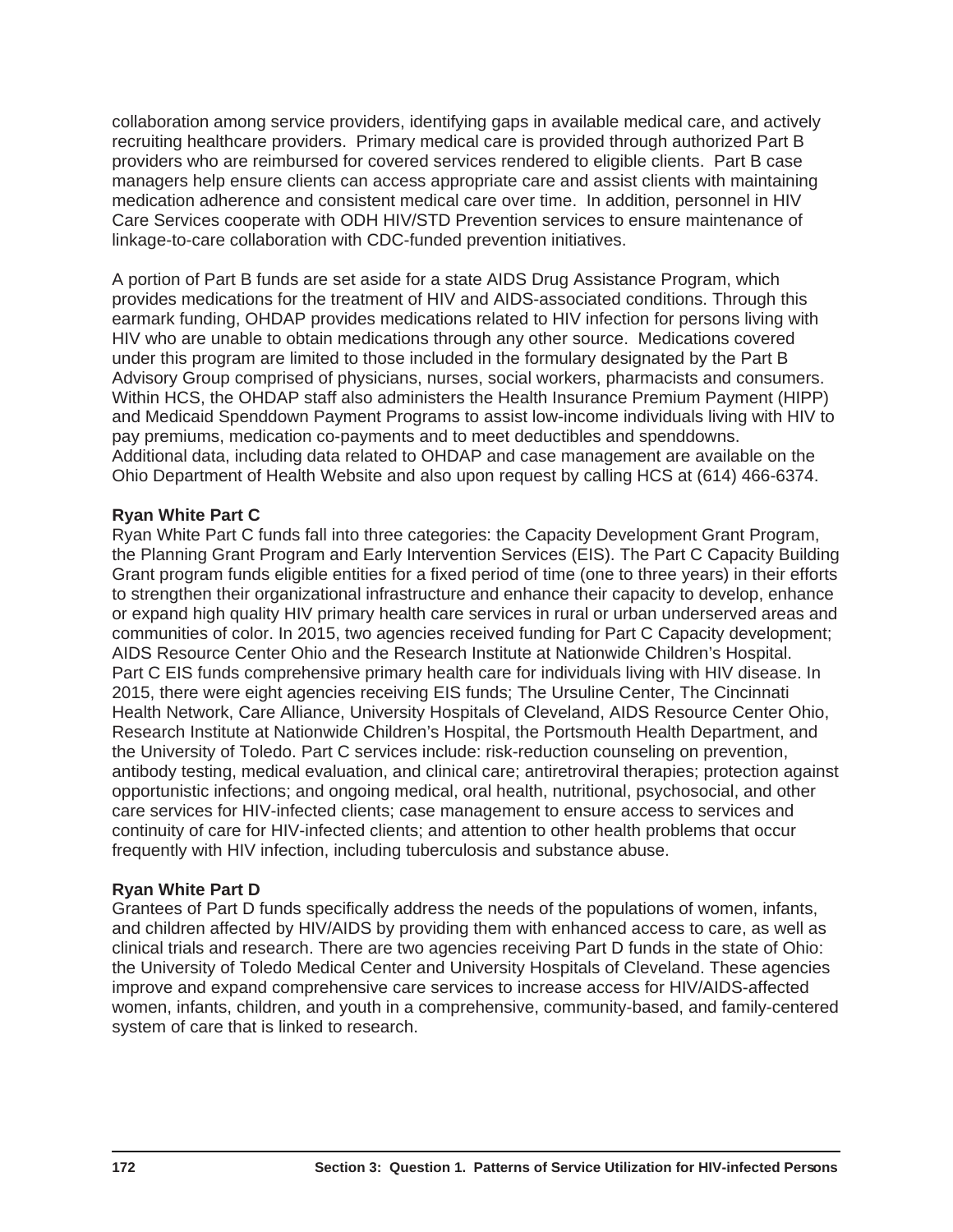#### **Ryan White Part E**

Part E of the Ryan White HIV/AIDS Program (RWHAP) gives the Secretary of HHS the authority to use up to 5 percent of supplemental funds appropriated under Parts A and B for addressing the needs of public health emergencies, such as aiding people requiring HIV/AIDS care and treatment in disaster areas.

#### **Ryan White Part F**

This portion of the RWHAP encompasses the AIDS Education and Training Centers (AETC) Program, the Dental Reimbursement Program and the Special Projects of National Significance (SPNS) Grant Program. Considered the research and development arm of the RWHATEA, SPNS grants fund innovative models of care and support the development of effective delivery systems for HIV care.

The AETC is a network of 11 regional centers (and more than 70 associated sites) that train health care providers to treat persons with HIV/AIDS. The Mid-West AETC covers the region to which Ohio belongs, with two local performance sites: The Ohio State University and the University of Cincinnati. The program goal is to increase the number of health care providers who are educated and motivated to counsel, diagnose, treat, and medically manage individuals with HIV infection and to help prevent high risk behaviors that lead to HIV transmission. Training targets health care providers who serve minority populations, the homeless, rural communities, incarcerated persons, and RWHAP-funded sites. Clinicians trained by AETCs have been shown to be more competent with regard to HIV issues and more willing to treat persons living with HIV than other primary care providers.

The HIV/AIDS Dental Reimbursement Program of the RWHAP supports access to oral health care for individuals living with HIV infection, by reimbursing dental education programs for nonreimbursed costs incurred in providing such care. Ohio has one Dental Reimbursement Program, located at Case Western Reserve University in Cleveland. This program supports access to oral health care for individuals with HIV infection by reimbursing dental education programs for non-reimbursed costs incurred in providing such care, including diagnostic, preventive, oral health education and health promotion, restorative, periodontal, prosthodontic, endodontic, oral surgery, and oral medicine services.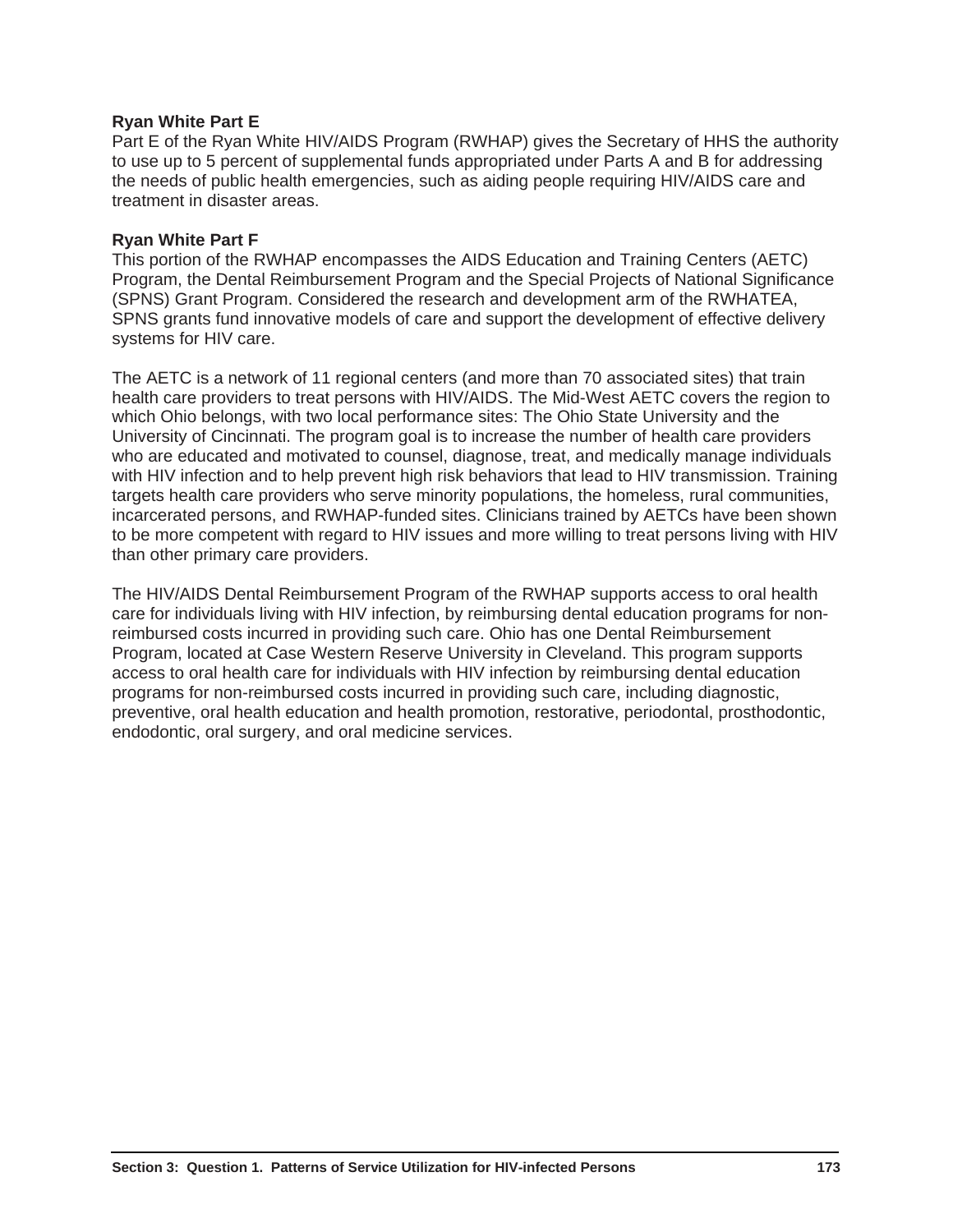# **Ryan White HIV/AIDS Treatment Extension Act - 2014 Data**

## **1. Source of Data for this Section**

This section uses two sources:

- I. HIV/AIDS Surveillance data
- II. All-Parts Quality Management Database

The detailed description of Ohio's HIV/AIDS Surveillance can be found in the surveillance section of the profile. The All-Parts Quality Management Database is a central repository for the data from all the Ryan White Grantees in Ohio. It is currently hosted in the HIV Care Services (HCS) Program at the Ohio Department of Health (ODH) on behalf of the Ohio All-Parts Group (a.k.a. Ohio H4C Response Team). The Ryan White program at ODH is supported by Part B funds and maintains database systems containing client-level data—the same type of data that is required for the Ryan White Services Report (RSR). CAREWare is the system used to maintain to All-Parts Quality Management Database and Ryan White partners submit data to HCS retroactively so that data can be analyzed for care continuum data points, QI projects and performance measurement.

The development of the All-Parts Quality Database has greatly facilitated in the preparation of the HIV Care section of the *Epidemiologic Profile* for the state*.* In the 2015 edition of the *HIV/AIDS Integrated Epidemiologic Profile for Ohio*, pattern of service utilization for HIV-infected persons was based on data collected from nine Ryan White HIV/AIDS grantees, representing all the Ryan White Parts in Ohio.

## **2. Data Analysis**

The goal of the Care Section of the *HIV/AIDS Integrated Epidemiologic Profile for Ohio* is to:

- 1. Describe the clients that accessed (or utilized) the Ryan White services in Ohio during calendar year 2014.
- 2. Analyze and describe the services utilized by Ryan White Program clients in Ohio during the calendar year 2014.
- 3. Analyze and describe the key health outcomes for the Ryan White Program clients in Ohio during calendar year 2014.
- 4. Estimate and describe the unmet need for HIV primary care among person living with diagnosis of HIV infection in Ohio for calendar year 2013.
- 5. Describe the groups with special needs and estimate the unmet need for HIV primary care in the said groups for calendar year 2013.

## *(a) Who Is Utilizing Ryan White Services?*

The demographic characteristics including age, ethnicity and race, sex, household income at the end of reporting period, HIV/AIDS status of each client at the end of reporting period and the housing status of each client at the end of reporting period are described for the clients utilizing Ryan White Services.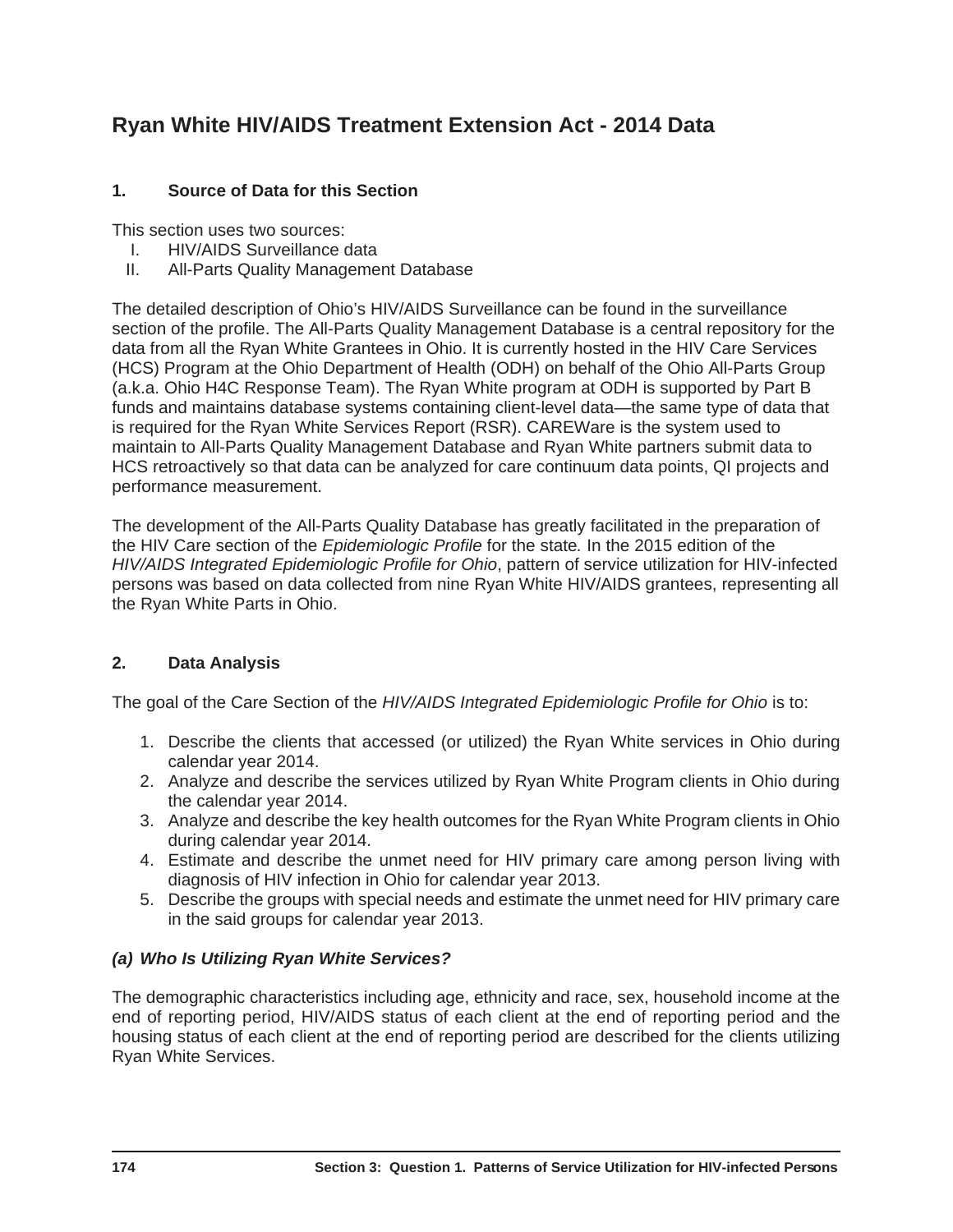| <b>Characteristic</b>                                             | No.  | $\frac{0}{0}$ |
|-------------------------------------------------------------------|------|---------------|
| Gender                                                            |      |               |
| <b>Males</b>                                                      | 7156 | 76.6          |
| Females                                                           | 2080 | 22.3          |
| Transgender                                                       | 110  | 1.2           |
| Unknown/Unreported                                                | 0    | 0.0           |
| Age at the end of Reporting Period (year)                         |      |               |
| Under 2 years                                                     | 50   | 0.5           |
| 2-12 years                                                        | 42   | 0.5           |
| 13-24 years                                                       | 655  | 7.0           |
| 25-44 years                                                       | 3803 | 40.7          |
| 45-64 years                                                       | 4510 | 48.3          |
| 65 years or older                                                 | 286  | 3.1           |
| Unknown/Unreported                                                | 0    | 0.0           |
| <b>Race/Ethnicity</b>                                             |      |               |
| White, not Hispanic                                               | 4080 | 43.7          |
| Black/African American, not Hispanic                              | 4489 | 48.0          |
| Hispanic/Latino                                                   | 552  | 5.9           |
| Asian/Pacific Islander                                            | 49   | 0.5           |
| More than one race reported                                       | 123  | 1.3           |
| American Indian/Alaska Native                                     | 17   | 0.2           |
| Unknown/Unreported                                                | 36   | 0.4           |
| Household Income at the end of Reporting Period (as % of FPL)     |      |               |
| $\leq$ 100% of FPL                                                | 4347 | 46.5          |
| 101-138% of FPL                                                   | 670  | 7.2           |
| 139-200% of FPL                                                   | 912  | 9.8           |
| 201-300% of FPL                                                   | 1005 | 10.8          |
| $>300$ of FPL                                                     | 356  | 3.8           |
| Unknown/Unreported                                                | 2056 | 22.0          |
| <b>HIV/AIDS Status at the end of Reporting Period</b>             |      |               |
| HIV Positive, not AIDS                                            | 4805 | 51.4          |
| HIV Positive, AIDS status unknown                                 | 1602 | 17.1          |
| <b>CDC defined AIDS</b>                                           | 2890 | 30.9          |
| HIV Indeterminate (under age 2)                                   | 49   | 0.5           |
| Housing Status/Living arrangements at the end of Reporting Period |      |               |
| Stable/Permanent                                                  | 7593 | 81.2          |
| Non Permanently Housed                                            | 833  | 8.9           |
| Institution                                                       | 103  | 1.1           |
| Other                                                             | 9    | 0.1           |
| Unknown/Unreported                                                | 808  | 8.7           |
| <b>Total</b>                                                      | 9346 |               |

**Table 115. People living with a diagnosis of HIV served by Ryan White Programs as of December 31, 2014, by selected demographics, Ohio** 

# *Notes:*

Source: Ohio Department of Health HIV Care Services Program. Data reported through December 31, 2014.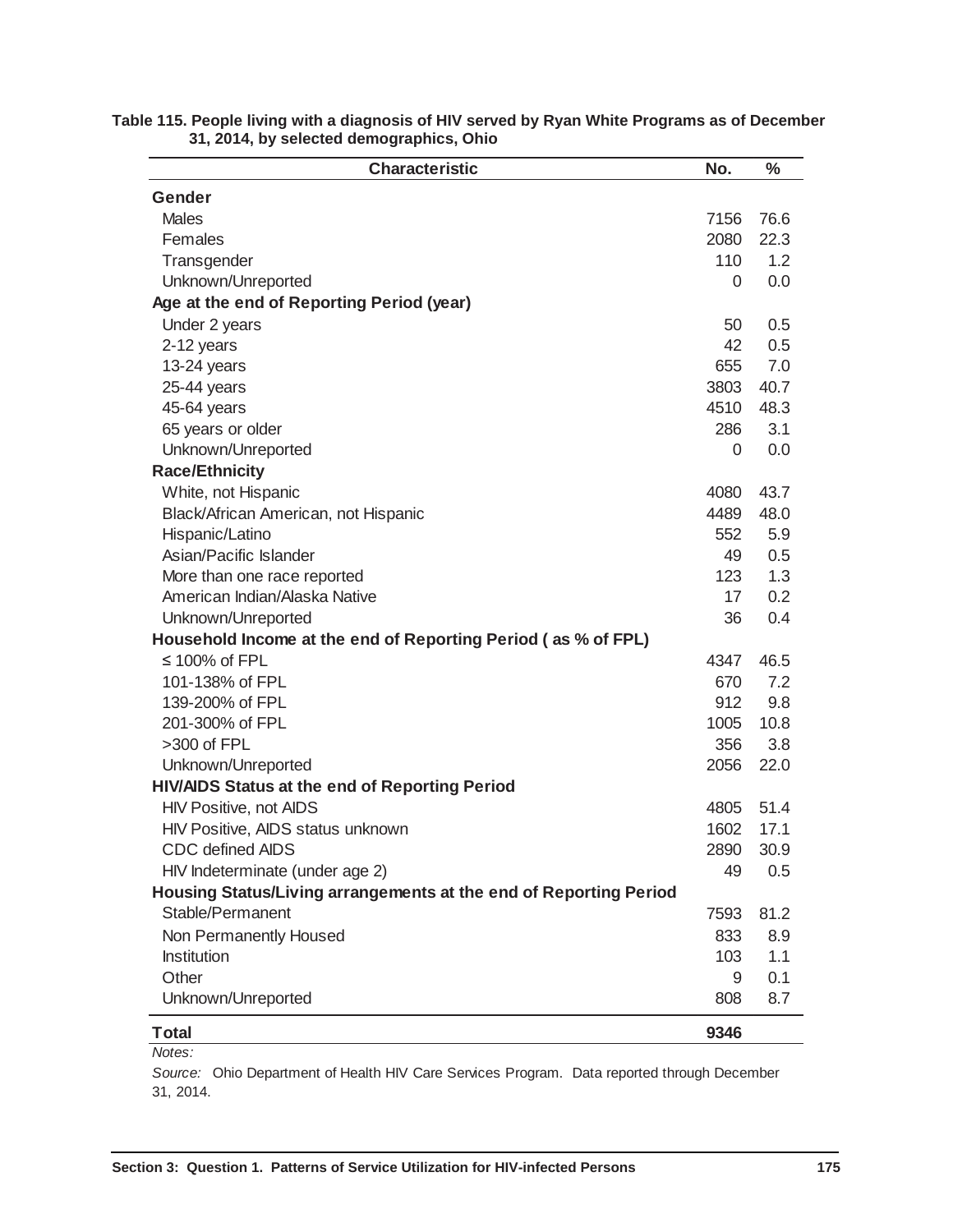The total number of HIV-positive clients who utilized services provided by Ryan White Programs in Ohio during calendar year 2014 was 9,346. This included 7,156 (76.6 percent) male clients, 2,080 (22.3 percent) female clients and 110 (1.2 percent) transgender clients. Most of the clients served by Ryan White Programs in Ohio were between 25 to 64 years of age at the end of reporting period. This group accounts for 89 percent of all the clients served by Ryan White Programs during the reporting period. Ryan White Programs served 4,489 (48.0 percent) Black/African American clients, 4,080 (43.7 percent) White clients and 552 (5.9 percent) Hispanic/Latino clients. There were 123 (1.3 percent) Ryan White clients who reported more than one race and 36 (0.4 percent) Ryan White clients with unknown or unreported race served during the reporting period. The remaining race categories account for <1 percent of clients served by Ohio's Ryan White Programs during the reporting period (**Table 115**).

Analysis of the most recent household income shows that 4,347 (46.5 percent) clients served by the Ryan White Programs during the reporting period were at or below 100 percent of Federal Poverty Level (FPL), 670 (7.2 percent) clients were between 101 percent and 138 percent of FPL and 2,273 (24.3 percent) clients were at or above 138 percent of FPL. The prevalence of unknown or unreported data for Ryan White Client's household income was high, with 2,056 (22 percent) clients with no data reported at the end of reporting period.

Also 4,805 (51.4 percent) clients served by the Ryan White Programs in Ohio had a HIV/AIDS disease status of HIV Positive, not AIDS; 2,890 (30.9 percent) clients served by the Ryan White Programs in Ohio had a HIV/AIDS disease status of CDC-defined AIDS; 1,602 (17.1 percent) clients served by the Ryan White Programs in Ohio had a HIV/AIDS disease status of HIV Positive, AIDS status unknown; and 49 (0.5 percent) clients served by the Ryan White Programs in Ohio had a HIV/AIDS disease status of HIV Indeterminate (under age 2) at the end of reporting period. The data for Housing status/Living arrangement shows that, 7,593 (81.2 percent) clients reported stable housing as their current housing status, 833 (8.9 percent) clients reported nonpermanent housing as their current housing status, 111 (1.2 percent) clients reported institution or other as their current housing status, and 770 (8.7 percent) clients reported no data on their current housing status by the end of reporting period. The data on the insurance status of Ryan White clients was not analyzed and described. We had initially planned to include the data but after performing simple analysis, we realized issues with the validity of data. We are working diligently towards fixing the issues and plan to include the insurance status of Ryan White Clients in future reports (**Table 115**).

The clients utilizing Ryan White Services and people living with a diagnosis of HIV infection have similar proportional distribution of various demographic characteristics. Comparing the distribution of gender, age, race and other demographic factors, we do not find any differences between the people who are living with diagnosis of HIV infection in Ohio and those who are utilizing Ryan White Services.

## *(b) How were clients exposed to HIV?*

Table 116 summarizes the risk factor/exposure categories for HIV reported by clients served by Ryan White Programs of Ohio during the calendar year 2014. The categories are mutually exclusive and the clients with more than one mode of exposure to HIV are counted in the risk factor/exposure category that appears first in the hierarchy, except for males with a history of both sex with men and injection drug use. They are counted in the separate category, 'MSM and IDU'.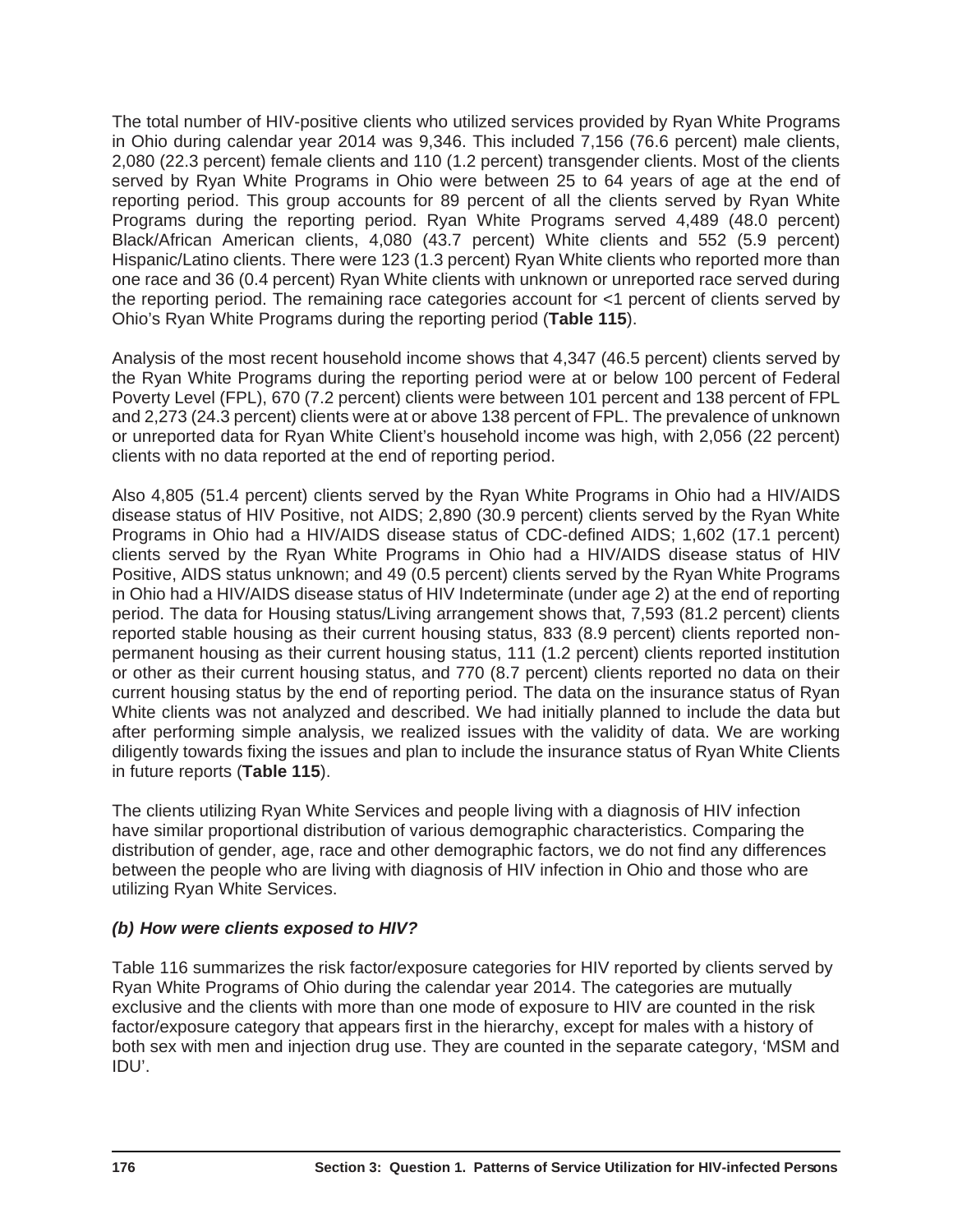#### **Table 116. Clients served by Ryan White Programs as of December 31, 2014, by HIV risk factors/exposure category, Ohio**

| Risk Factor/Exposure Category <sup>a</sup><br>No.           |      |      |  |  |  |  |
|-------------------------------------------------------------|------|------|--|--|--|--|
|                                                             |      |      |  |  |  |  |
| Male-to-male sex (MSM) only                                 | 5355 | 57.3 |  |  |  |  |
| Injection drug use (IDU) only                               | 304  | 3.3  |  |  |  |  |
| Heterosexual contact only                                   | 3103 | 33.2 |  |  |  |  |
| MSM&IDU                                                     | 46   | 0.5  |  |  |  |  |
| Hemophilia/coagulation disorder                             | 13   | 0.1  |  |  |  |  |
| Receipt of transfusion of blood, blood components or tissue | 64   | 0.7  |  |  |  |  |
| Perinatal exposure                                          | 183  | 2.0  |  |  |  |  |
| Other/unknown                                               | 278  | 3.0  |  |  |  |  |
| Total                                                       | 9346 |      |  |  |  |  |

Notes:

a Risk Factors are mutually exclusive risk categories. Clients with more than one reported mode of exposure to HIV are counted in the exposure category listed first in the hierarchy, except for males with a history of both sex with men and injection drug use. They are counted in the separate category, 'MSM and IDU'.

Source: Ohio Department of Health HIV/AIDS Surveillance Program. Data reported through December 31, 2014.

The most common risk factor/exposure category reported was the history of men having sex with men, which accounts for 5,084 (57.7 percent) clients served by Ryan White Programs in Ohio. The second most commonly reported risk factor/exposure category in the clients served by Ryan White Programs was heterosexual contact, which was reported as a risk factor/exposure category by 2,879 (32.7 percent) clients. There were 285 (3.2 percent) clients who reported injection drug use as their risk factor/exposure category, 37 (0.4 percent) clients reported history of men having sex with men and injection drug use as their risk factor/exposure category and 278 (3.0 percent) of the clients had no risk factor/exposure category reported. The remainder of risk factor/exposure category account for <1 percent of the clients served by Ryan White Programs in Ohio.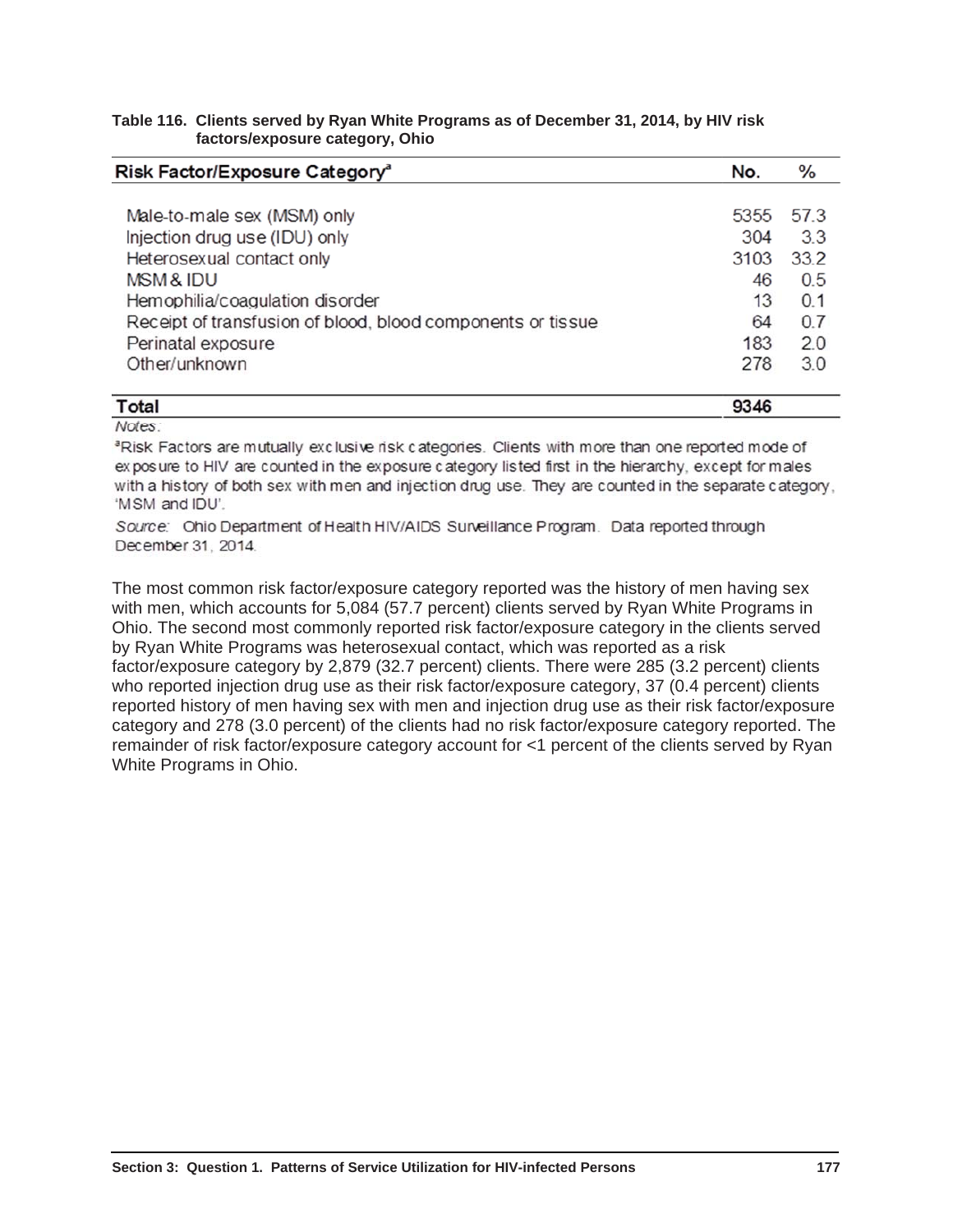## *(c) Which Ryan White Services Are Being Utilized?*

**Table 117. Services utilized and number of clients served by Ryan White Program as of December 31, 2014, Ohio** 

| <b>Services</b>                                                | No. <sup>a</sup> | %    |
|----------------------------------------------------------------|------------------|------|
| <b>Core Services</b>                                           |                  |      |
| Outpatient/ambulatory medical care                             | 6673             | 71%  |
| Local AIDS Pharmaceutical Assistance/dispense pharmaceuticals  | 48               | 1%   |
| Oral health care                                               | 896              | 10%  |
| Early intervention services (Parts A and B)                    | 475              | 5%   |
| Home health care                                               | 33               | 0%   |
| Home and community-based health services                       | 24               | 0%   |
| Hospice services                                               | 5                | 0%   |
| Mental health services                                         | 761              | 8%   |
| Medical nutrition therapy                                      | 501              | 5%   |
| Medical case management (including treatment adherence)        | 6200             | 66%  |
| Substance abuse services-outpatient                            | 96               | 1%   |
| <b>Support Services</b>                                        |                  | 0%   |
| Case management (non-medical)                                  | 1364             | 15%  |
| Child care services                                            | 97               | 1%   |
| Pediatric developmental assessment/early intervention services | 3                | 0%   |
| Emergency financial assistance                                 | 220              | 2%   |
| Food bank/home-delivered meals                                 | 386              | 4%   |
| Health education/risk education                                | 2182             | 23%  |
| Housing services                                               | 418              | 4%   |
| Legal services                                                 | 238              | 3%   |
| Linguistics services                                           | 20               | 0%   |
| Medical transportation services                                | 1882             | 20%  |
| Outreach services                                              | 406              | 4%   |
| Psychosocial support services                                  | 251              | 3%   |
| Referral for health care/support services                      | 368              | 4%   |
| Rehabilitation services                                        | 0                | 0%   |
| Respite care                                                   | 0                | 0%   |
| Substance abuse services-residential                           | 0                | 0%   |
| Treatment adherence counseling                                 | 2419             | 26%  |
| Total                                                          | 9346             | 100% |

Notes:

<sup>a</sup> # of Unduplicated Clients who received the service using Ryan White Funds

Source: Ohio Department of Health HIV Care Services Program. Data reported through December 31, 2014.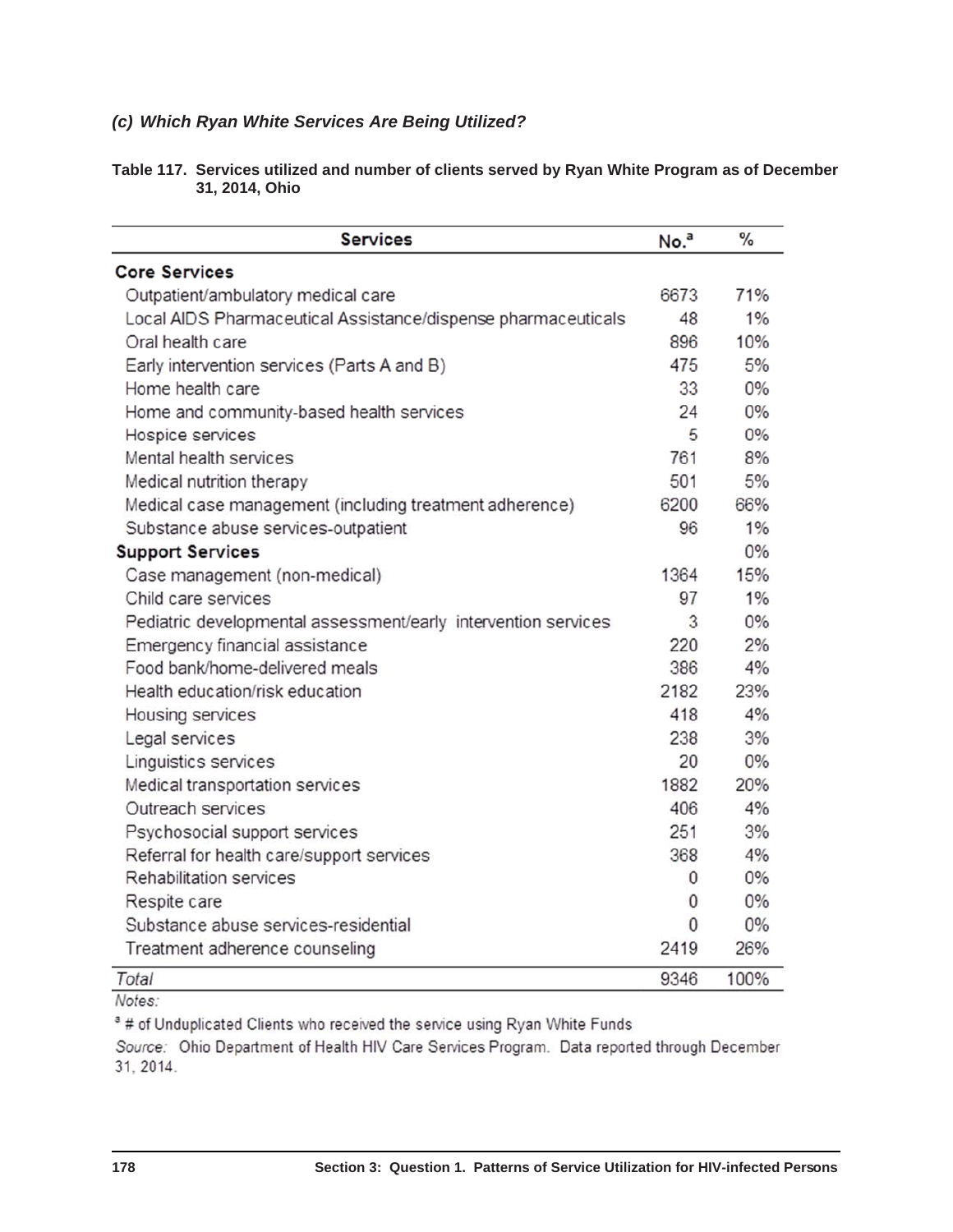Table 117 describes the core services and the support services utilized by Ryan White clients during the calendar year 2014. The number of clients in each service category is an unduplicated number of clients who received the service at any of the Ryan White funded Providers during the reporting period. This report was possible due to collection of client-level data in the All-Parts Database. The two most utilized core services are outpatient/ambulatory medical care (OAMC) and medical case management (MCM), which were utilized by 6,673 (71 percent) and 6,200 (66 percent) Ryan White clients respectively. Other core services like Oral Health care and Mental Health Services were also utilized by Ryan White clients. There were 896 (10 percent) Ryan White clients who utilized oral health care services and 761 (8 percent) Ryan White clients who utilized mental health services provided by the Ryan White Programs in Ohio. All the other core services provided by Ryan White Parts in Ohio were utilized by less than 5 percent of Ryan White Clients during the reporting period.

Support services including health education/risk education, medical transportation services and treatment adherence counseling were the most commonly utilized support services. During the reporting period 2,182 (23 percent) Ryan White clients utilized health education/risk education, 1,882 (20 percent) Ryan White clients utilized medical transportation services and 2,419 (26 percent) Ryan White clients utilized treatment adherence counseling.

The services that are reported in Table 117 represent most of the services that are included on the Ryan White Services Report (RSR) submitted to HRSA. The services provided under the OHDAP program at HCS are not included in the table. We are hopeful to combine the OHDAP service utilization data with other Ryan White Parts in the future edition of *HIV/AIDS Integrated Epidemiologic Profile for Ohio.* The core and support services described in table 3 are not provided by all the Ryan White Grantees in Ohio. The services provided by the Grantees differ significantly and are based on the needs identified in the region. This is one of the key limitations of service utilization data presented in Table 117 and should be considered while deriving any conclusions from the data presented.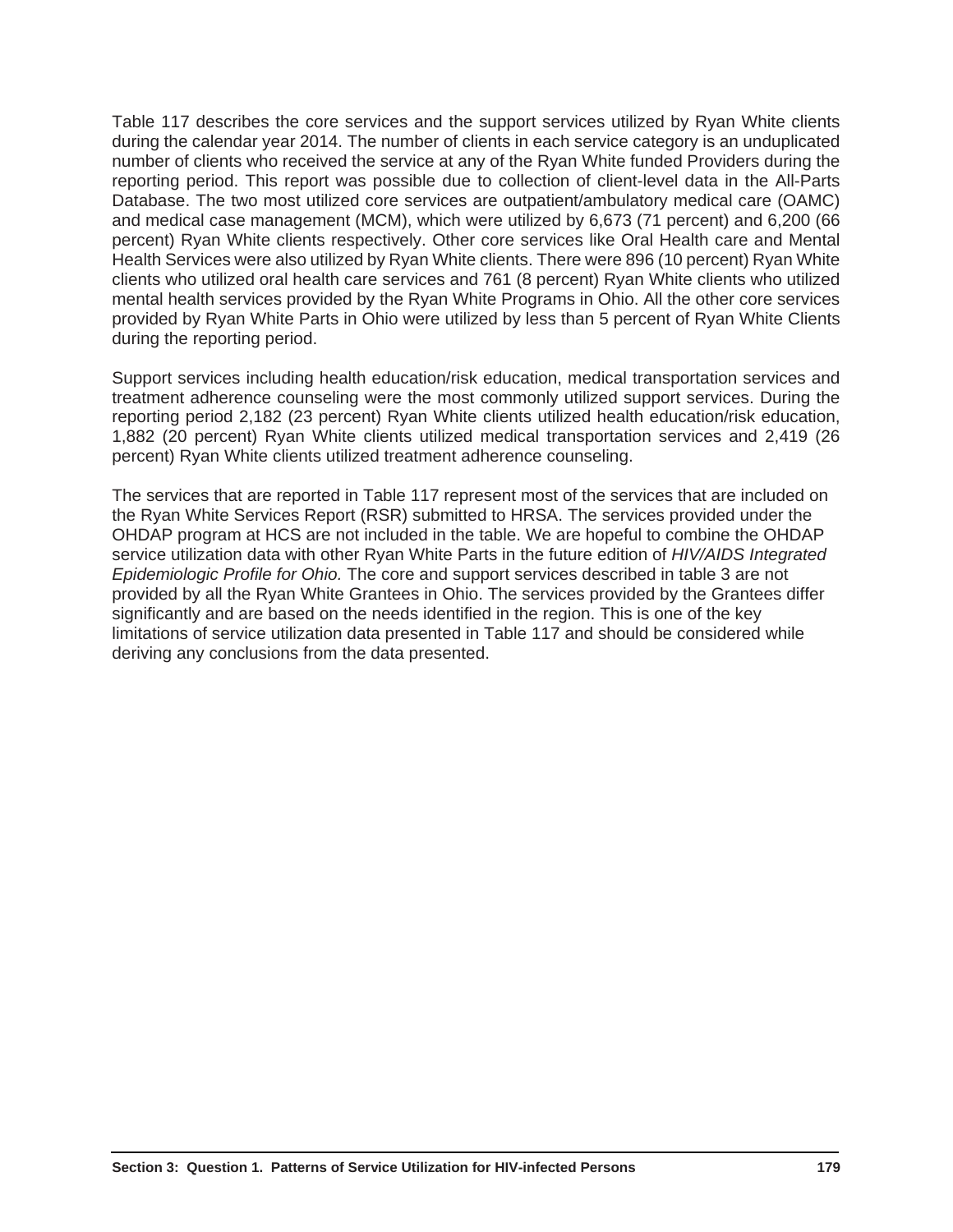#### *(d) What outcomes are monitored in clients served by Ryan White programs?*

The outcomes discussed in this section are adopted from the Ryan White Services Report (RSR) and the Performance measures suggested by HAB. All of the outcome measures described in table 4 are for Ryan White clients with at least one outpatient ambulatory medical care (OAMC) visit, unless otherwise specified.

| Outcomes                                                                          | No.  | %     |
|-----------------------------------------------------------------------------------|------|-------|
| <b>Outpatient Ambulatory Medical Care (OAMC)</b>                                  |      |       |
| 1 outpatient/ambulatory medical care visit                                        | 2209 | 33.1  |
| 2 visits                                                                          | 1712 | 25.7  |
| 3-4 visits                                                                        | 1768 | 26.5  |
| 5 or more visits                                                                  | 984  | 14.8  |
| Total                                                                             | 6673 | 100.0 |
| Outcomes in Clients with OAMC services                                            | 6673 | 100.0 |
| Clients on ART                                                                    | 5077 | 76.1  |
| Hepatitis B Screening since HIV diagnosis                                         | 1823 | 27.3  |
| Hepatitis C Screening since HIV diagnosis                                         | 1365 | 20.5  |
| Tuberculosis Screening since HIV diagnosis                                        | 1855 | 27.8  |
| Completed Hepatitis B Vaccine Series                                              | 117  | 1.8   |
| Substance Abuse Screening                                                         | 5374 | 80.5  |
| Mental Health Screening                                                           | 5581 | 83.6  |
| Syphilis Screening^ (Clients with OAMC ≥18 years= 6563)                           | 2863 | 43.6  |
| Most recent Viral Load Value                                                      |      |       |
| <50 copies/ml                                                                     | 4680 | 70.1  |
| 50-199 copies/ml                                                                  | 415  | 6.2   |
| 200-1000 copies/ml                                                                | 299  | 4.5   |
| 1001-5000 copies/ml                                                               | 216  | 3.2   |
| >500 copies/ml                                                                    | 754  | 11.3  |
| Unknown/Unreported                                                                | 390  | 4.6   |
| Most recent CD4 Count                                                             |      |       |
| CD4 count <200                                                                    | 681  | 10.2  |
| CD4 count 200-349                                                                 | 917  | 13.7  |
| CD4 count 350-499                                                                 | 1158 | 17.4  |
| CD4 count 500 or greater                                                          | 3568 | 53.5  |
| Unknown/Unreported                                                                | 349  | 5.2   |
| <b>PCP Prophylaxis</b>                                                            |      |       |
| Clients who received PCP prophylaxis                                              | 545  | 28.4  |
| Clients where status of PCP prophylaxis was not documented                        | 1376 | 71.6  |
| Clients in whom PCP prophylaxis was indicated anytime during the reporting period | 1921 | 100.0 |

#### **Table 118. Selected outcome of interest for clients served by Ryan White Programs as of December 31, 2014, Ohio**

Notes:

A the denominator for number of clients who were screened for syphilis is different from other outcomes reported. The denominator only includes clients with age ≥ 18 years and had at least one OAMC

Source: Ohio Department of Health HIV Care Services Program. Data reported through December 31, 2014.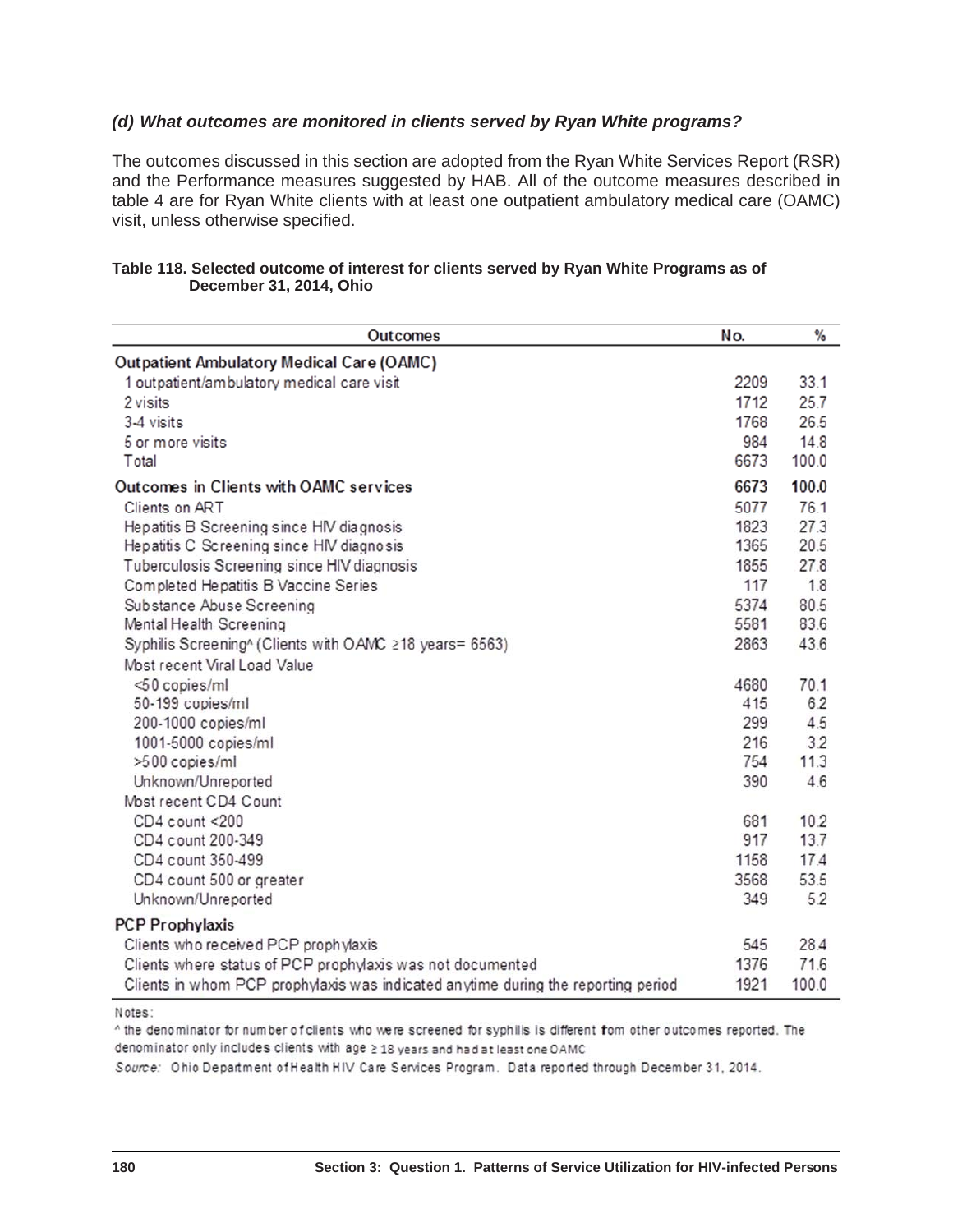There were 6,673 Ryan White Clients who received OAMC during the reporting period. Of these 1,892 (30.9 percent) Ryan White clients had one OAMC visit, 1,562 (25.9 percent) had two OAMC visits, 1,689 (27.6 percent) had 3-4 OAMC visits and 972 (15.9 percent) had five or more OAMC visits. Of the Ryan White Clients with at least one OAMC visit, 4,593 (75.1 percent) Ryan White clients were prescribed Anti-retroviral Therapy (ART) at some point during the reporting period; 1,715 (28.0 percent) Ryan White clients have been screened for Hepatitis B since their HIV diagnosis; 1,294 (21.2 percent) Ryan White clients have been screened for Hepatitis C since their HIV diagnosis; and 1,854 (30.3 percent) Ryan White clients have been screened for Tuberculosis since their HIV diagnosis. Only 105 (1.7 percent) Ryan White clients have completed a Hepatitis B vaccine series at the end of reporting period. There were 5,084 (83.1 percent) Ryan White clients who received screening for mental health issues and 5,146 (84.2 percent) who received screening for substance abuse issues during the reporting period. There were 2,393 (39.1 percent) clients screened for syphilis during the reporting period.

The most recent viral load and CD4 count value of clients who had at least one OAMC visit during the reporting period are also shown in table 4. There were 4,666 (76.3 percent) Ryan White clients whose viral load was less than 200 copies/ml on their most recent viral load test. Only 284 (4.5 percent) Ryan White clients had a viral load value that was not reported or unknown during the reporting period. The proportion of missing viral load data for the reporting period was much lower than it has been in previous years and is one of major benefit of having a centralized repository for all the Ryan White Grantee data. The analysis of the most recent CD4 count shows that 622 (10.2 percent) Ryan White clients had a CD4 count of <200 cells/mm3 on their most recent test during the reporting period and 5,643 (84.6 percent) Ryan White clients had a CD4 count value 200 cells/mm3 on their most recent test during the reporting period. Only 315 (5.2 percent) Ryan White clients had a CD4 count that was unreported or unknown during the reporting period. This proportion is slightly higher than the number of clients with missing viral load value. The last outcome measure in table 4 shows PCP Prophylaxis in clients who had an indication for the treatment at some point during the reporting period. There were 482 (26.5 percent) Ryan White clients who received PCP prophylaxis and 1,334 (73.5 percent) Ryan White clients who either did not receive PCP Prophylaxis or provision of PCP prophylaxis in these clients was not documented.

The outcome measures that need further discussion are the number of clients who received ART and the number of clients who had completed Hepatitis B vaccine series. The result reported for both outcome measures is lower than the expected result based on other data sources. These results could be due to several factors. The ADAP module in the All-Parts Database maintains ART data and was not functional at the time data was pulled. This could have affected the clients on ART outcome measure. We expect that the number of clients on ART would increase as we have more complete data from OHDAP and other Ryan White Grantees in the All-Parts Database. In addition, due to implementation of ACA and Medicaid expansion in Ohio, fewer Ryan White clients are getting their medication directly through OHDAP and more are receiving assistance with insurance copayments instead. The data from these non-OHDAP providers are not always reported back to various Ryan White Parts and could affect the outcome measure of clients on ART. Similarly, missing data on vaccination has resulted in fewer people being reported as having completed the Hepatitis B vaccine. The Hepatitis B vaccination outcome measure is expected to improve in future as we focus on getting complete data on the Hepatitis B vaccination rate on Ryan White clients. Finally, the outcome measures reported here are calculated using data reported from all the Ryan White Parts in Ohio. The data was further analyzed and described to present the outcome measures for all of the Ryan White clients. We suggest that readers exercise caution while comparing the data to outcome measures reported by individual Ryan White Grantees.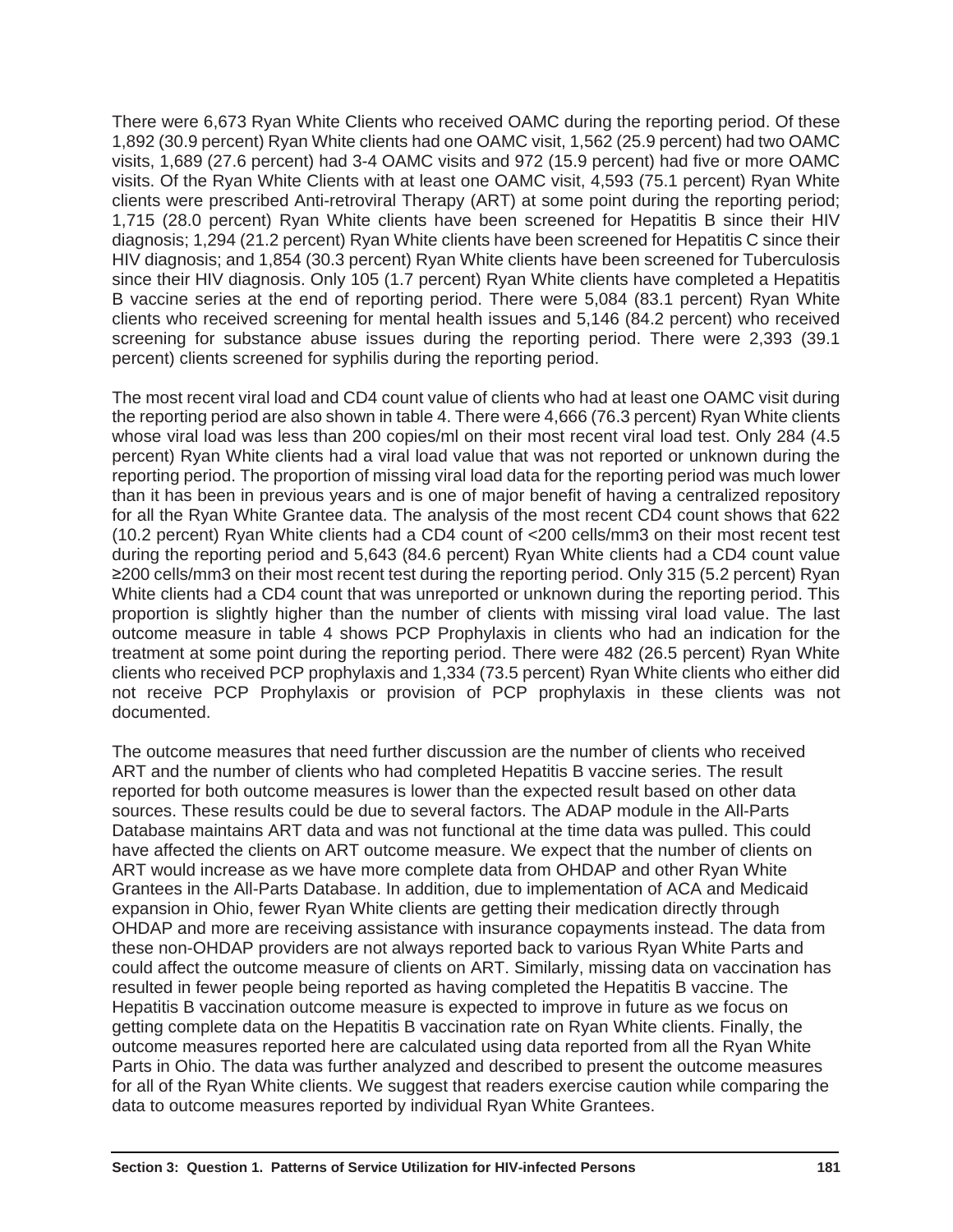## **Continuum of Care for Ryan White Clients, Calendar Year 2014:**

The collection of data from all the Ryan White Funded Programs in Ohio into a single database provided a unique opportunity to create a Continuum of Care for Ryan White clients in Ohio. The continuum only includes the clients who received services through the Ryan White Funded Programs in Ohio during the calendar year 2014 and should not be confused with a statewide continuum of care for Ohio. The clients included in the continuum are not representative of all PLWHA in Ohio. Table 5 describes the definitions of components of the continuum of care for clients who received services through Ryan White Funded Programs during calendar year 2014. The definitions used to calculate the continuum of care were adapted from Ohio's H4C response team's definition for RW Continuum of care for Ohio. These definitions differ from CDC's definition of a prevalence- or diagnosis-based continuum of care. The addition of Ryan White Clients and OAMC visits to the figures was made with the intent of highlighting the services provided by Ryan White Parts in Ohio and the value of having a centralized repository of data like the All Parts Database. These outcome measures, though not included on a traditional continuum of care, are important for presenting a complete picture of Ryan White care provided in the state.

|                                                  | <b>Numerator</b>                                                                                                                                                    | Denominator                |  |  |
|--------------------------------------------------|---------------------------------------------------------------------------------------------------------------------------------------------------------------------|----------------------------|--|--|
| People Living with diagnosis<br>of HIV infection | People Living with a diagnosis of HIV infection represents<br>all persons ever diagnosed and reported with HIV or AIDS<br>who have not been reported as having died |                            |  |  |
| <b>Ryan White Clients</b>                        | Clients who received any<br>Ryan White Funded service<br>during the reporting period<br>(RW Clients)                                                                |                            |  |  |
| Received Medical care<br>(Medical Visits)        | Clients who had at least one<br>Outpatient/ambulatory<br>medical care visit during the<br>reporting period                                                          | People living with         |  |  |
| <b>Retained in Care</b>                          | Clients who had 2 or more<br>OAMC visits, viral load (VL)<br>measures or CD4 counts at<br>least 3 months apart during<br>the reporting period                       | diagnosis of HIV infection |  |  |
| <b>Prescribed ART</b><br>(ARV Therapy)           | Clients who were prescribed<br>ART at any time during the<br>reporting period                                                                                       |                            |  |  |
| <b>Virally Suppressed</b>                        | Clients whose viral load value<br>was <200 copies/ml on their<br>most recent viral load test<br>during the reporting period                                         |                            |  |  |

#### **Table 119. Definitions for RW Continuum of Care measures**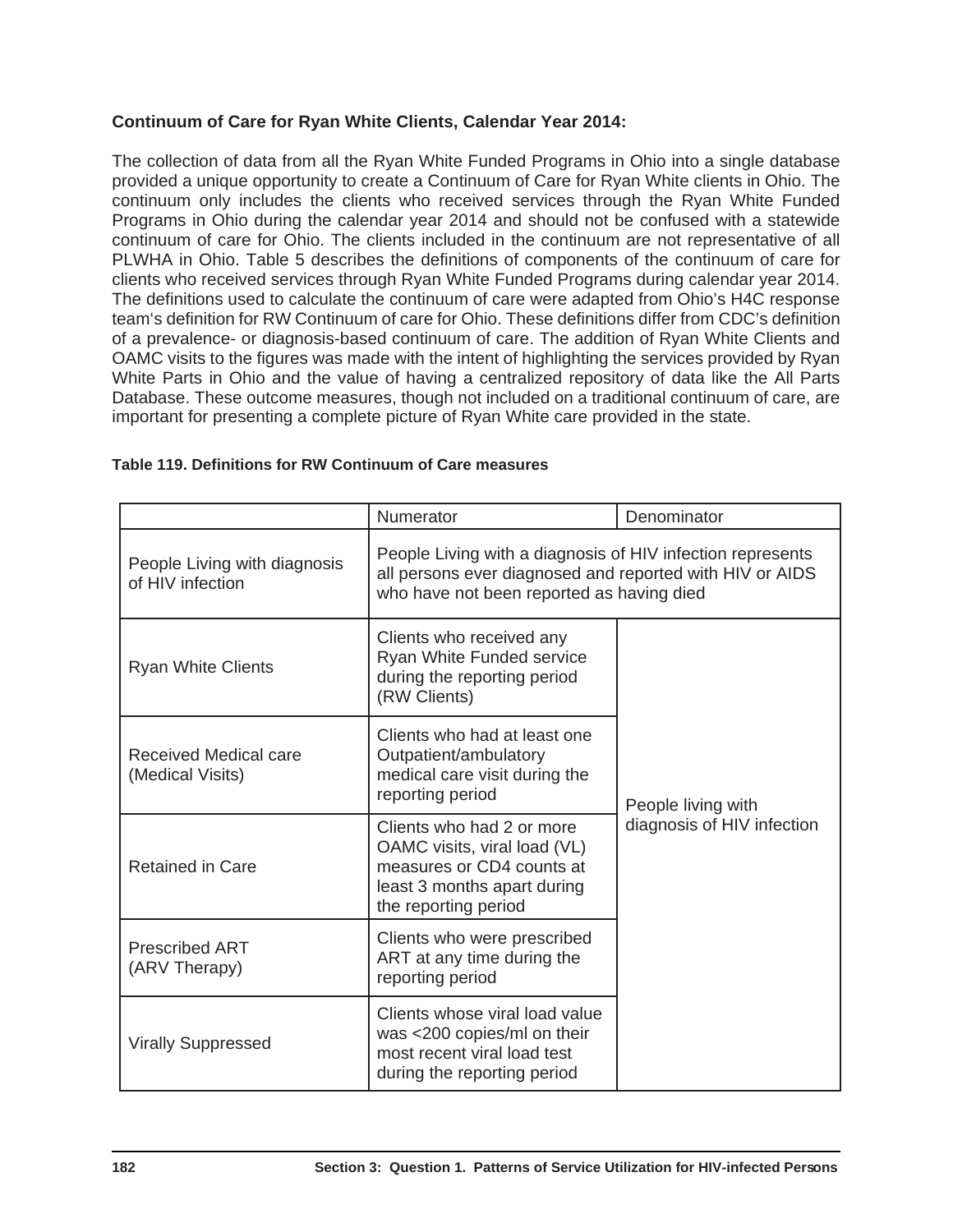This is the first attempt to create a continuum of care for Ryan White Clients in Ohio. We would like to caution the readers about the limitations of the data presented. The amount of data missing for key elements of the traditional continuum of care model was high. We did not have enough information to analyze and describe the linkage to care for people living with diagnosis of HIV infection in Ohio. We do expect to include the linkage to care measure on future continuum of care reports. The number of people on ART was lower than the number of people living with HIV infection who are virally suppressed. This was an unusual finding and there are a number of factors that could have led to this artifact. We had difficulty in uploading OHDAP data into the All Parts database. In addition, due to implementation of ACA and Medicaid expansion in Ohio fewer Ryan White Clients are getting their medication directly through OHDAP and are receiving assistance with their insurance copayments for formulary medication instead. The data from these non-OHDAP providers are not always reported back to various Ryan White Parts and could affect the outcome measure of clients on ART. In addition, we had more complete viral load information than ever before. The higher proportion of missing data on ART combined with a lower proportion of missing data on viral load effect on the following findings are not known.

The bar graphs in Figures 26 and 27 represent the Continuum of Care among Ryan White Program Clients in Ohio for calendar year 2014. Figure 26 describes the number of clients in each of the care continuum steps and Figure 27 represents the percentage of clients in each of the care continuum steps out of the people living with diagnosis of HIV in the state of Ohio at the end of calendar year 2014.



reported through December 31, 2014.

Source of all other data: Ohio Department of Health HIV Care Services Programs.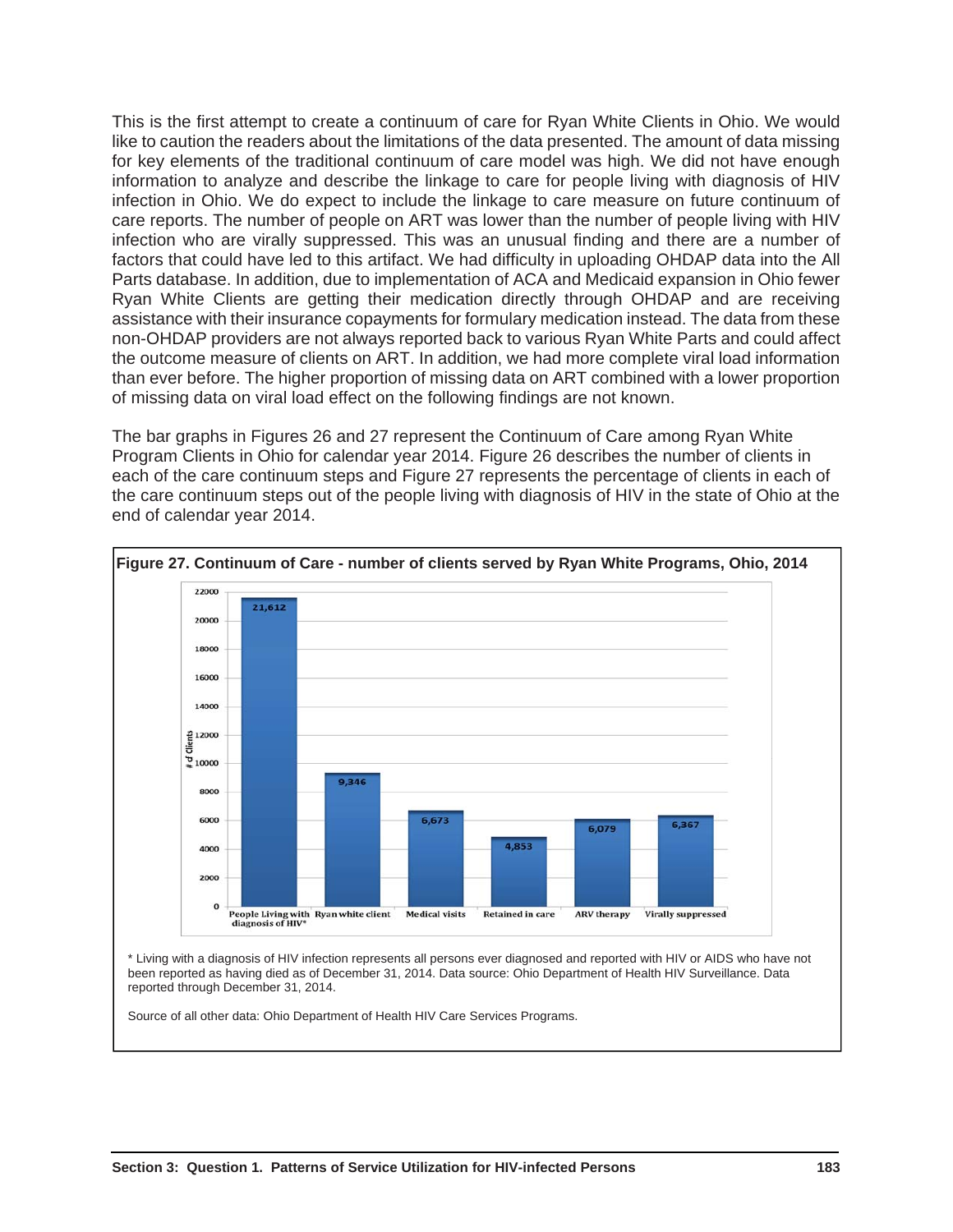

The number of people living in Ohio with diagnosis of HIV infection as of December 31, 2014 was 21,612. The Ryan White Programs in Ohio collectively served 9,346 (43 percent) people living with the diagnosis of HIV/AIDS at some point of time during calendar year 2014 (**Figure 26**). The number of clients who received at least one OAMC visit through Ryan White Programs was 6,673, which accounts for 31 percent of people living with the diagnosis of HIV infection in Ohio. Similarly, using the data from the All-Parts database we can show that 6,079 (28 percent) people living with diagnosis of HIV infection were prescribed Antiretroviral Treatment (ART) and 6,367 (29 percent) people living with diagnosis of HIV infection were virally suppressed at the end of calendar year 2014 (**Figure 28**).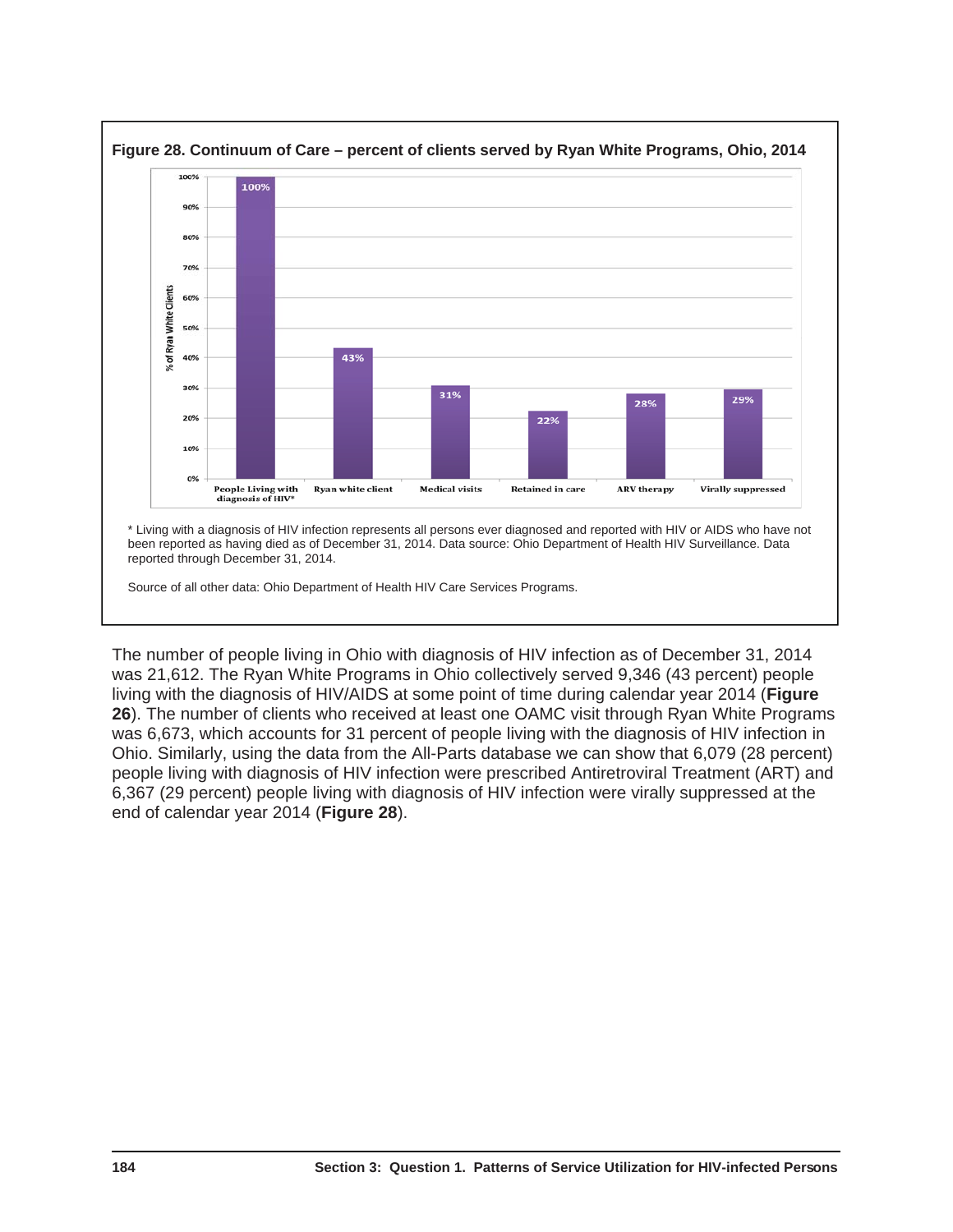This page is intentionally blank.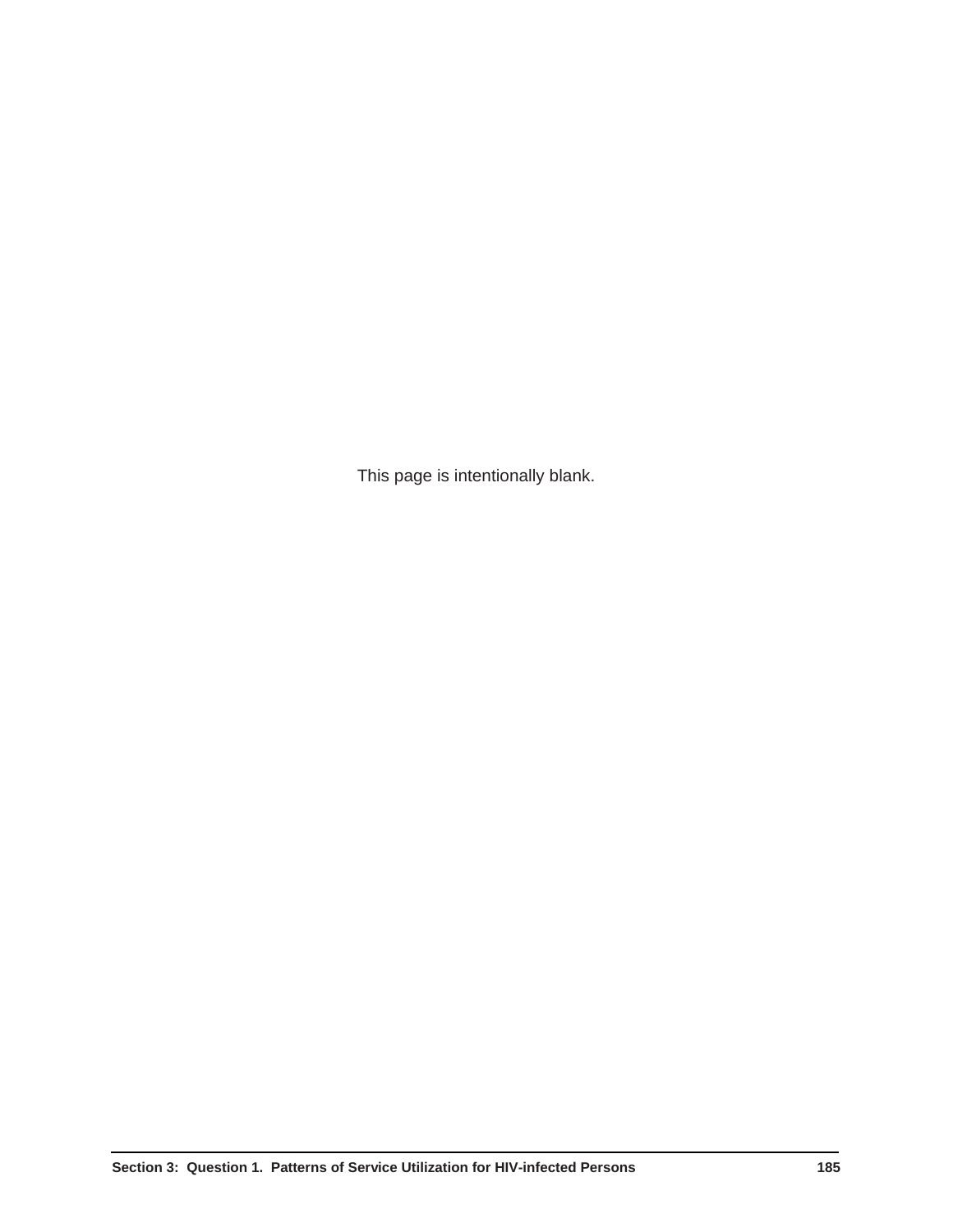

Question **2** What are some things to keep in mind as a **Ryan White HIV/AIDS Program grantee prepares the epidemiologic profile document for HRSA's HIV/AIDS Bureau?**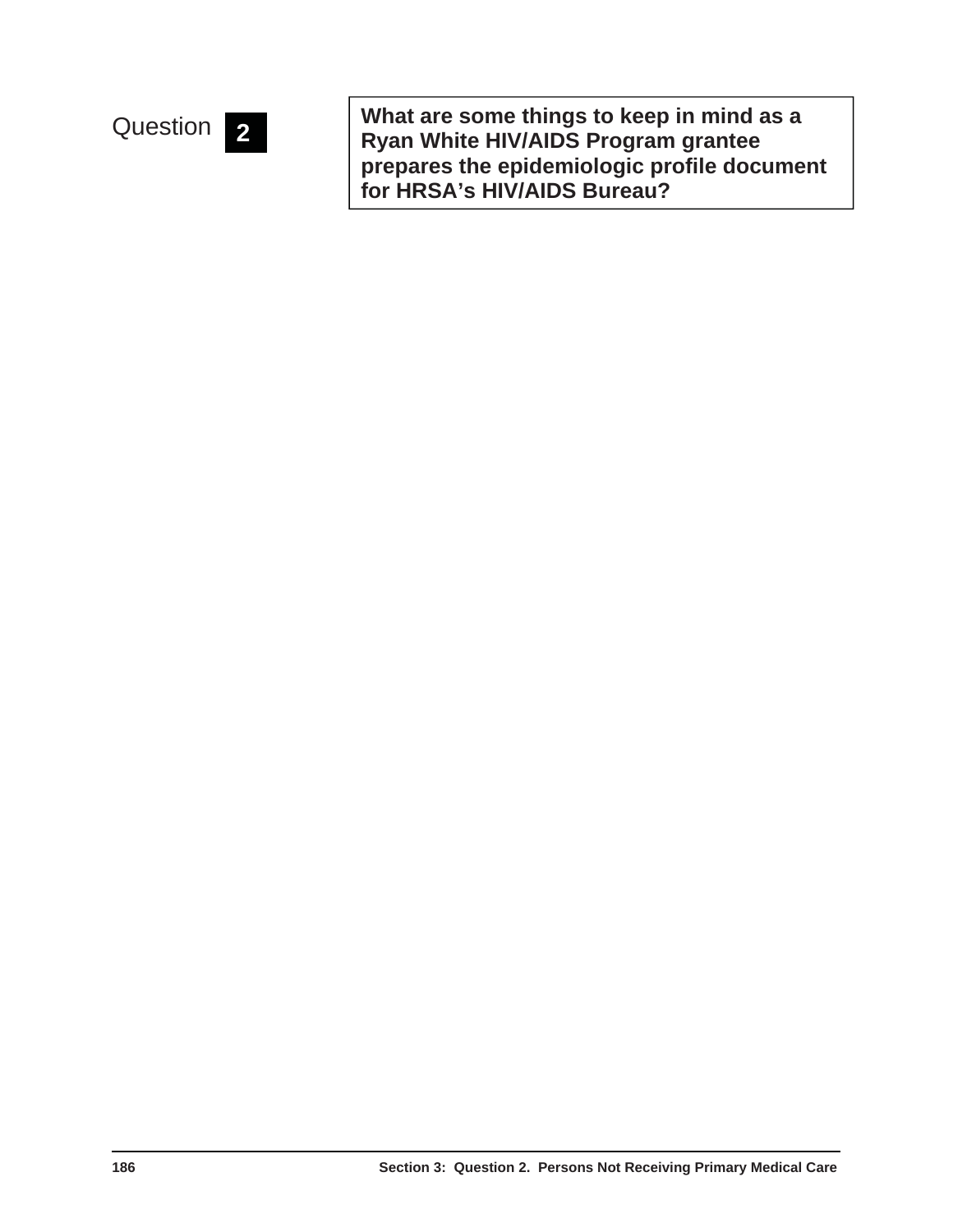#### *What is the number of persons who know they are HIV-positive but who are not receiving HIV primary medical care?*

## **Background**

Amendments made to the Ryan White (RW) HIV/AIDS Treatment Extension Act (RWHATEA) of 2009 require Part A and Part B programs to estimate the number of people living with HIV or AIDS who know their status but are not receiving regular HIV-related primary health care. Estimates of unmet need are used to guide state and national planning and resource allocations, including awarding discretionary grant funds for capacity development, to ensure those not currently in care can obtain medical care and support services through the different Ryan White HIV/AIDS Programs (RWHAP) and from other sources.

The ODH HIV Care Services (HCS) section used "A Practical Guide to Measuring Unmet Need for HIV-Related Primary Medical Care: Using the Unmet Need Framework" developed by University of California at San Francisco, as jointly recommended by CDC and the Health Resources and Services Administration (HRSA), to address the RWHAP requirements to estimate unmet need in Ohio. Care data pertaining to HIV-related primary medical care was solicited from All-Parts programs in Ohio by ODH HIV Care Services and was used in conjunction with ODH HIV/AIDS Surveillance data. One All-Parts region did not submit data and not all CD4 and viral load counts were reportable during the data collection period; therefore, Ohio's estimate of unmet need should be interpreted with caution.

## **Definition**

Unmet need for HIV primary medical care is defined by HRSA's HIV/AIDS Bureau as an individual with HIV or AIDS having no evidence of receiving one of the following three components of HIV primary medical care during a defined 12-month timeframe:

- 1) Viral load testing
- 2) CD4 count
- 3) Provision of anti-retroviral therapy (ART)

## **Methodology**

Following HRSA's guidelines, ODH HIV Care Services used the following methodology to estimate unmet need: Ohio's estimate was calculated by subtracting the total number of individuals with evidence of having received care during Calendar Year (CY) 2013 from the total number of people living with a diagnosis of HIV infection in Ohio in CY 2013. ODH's HIV surveillance data was used to determine the number of individuals living with a diagnosis of HIV infection in Ohio in 2013 and was matched against Ohio's Ryan White Parts services data to identify the number of individuals who received care in Ohio in 2013.

Persons living with a diagnosis of HIV infection (PLWHA) in 2013 were defined as persons reported in the electronic HIV/AIDS Reporting System (eHARS) through June 30, 2014 who had been diagnosed with HIV as of December 31, 2013, and were not known to have died as of December 31, 2013. A database was created to include 19,529 persons who met this definition of PLWHA in CY 2013. Individuals in this database were identified as having received HIV primary medical care in CY2013 by using several methods.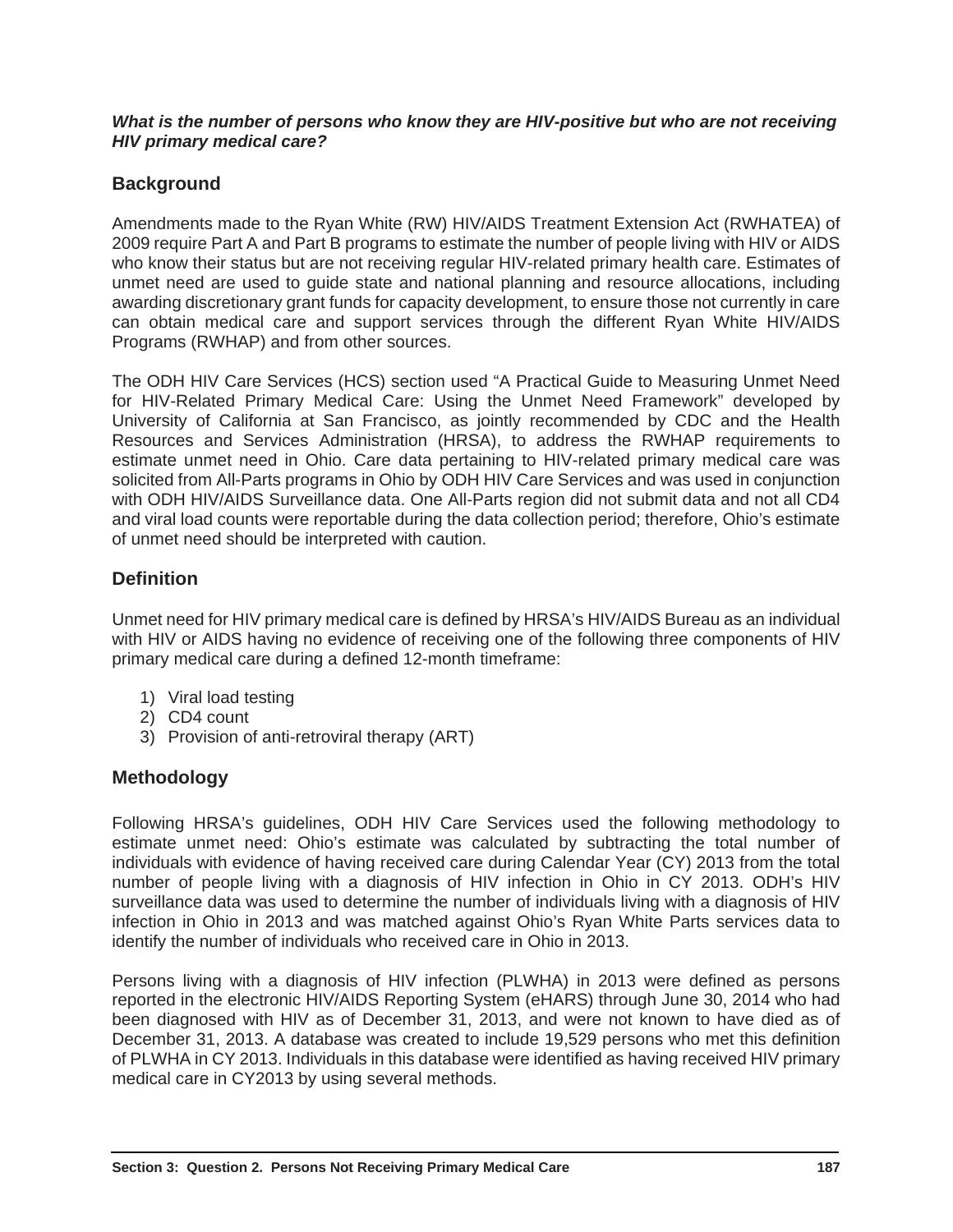The following three steps were used to identify persons with unmet need:

- 1) All cases in eHARS with a CD4 or viral load reported in 2013 were identified as receiving care.
- 2) All persons in eHARS who were known to be incarcerated in an Ohio correctional facility in 2013 were identified as having received HIV primary medical care. This is based upon the Ohio Department of Rehabilitation and Correction (ODRC) Office of Correctional Health Care HIV Treatment Guidelines, which requires prisoners to be tested for HIV upon entering the state prison system and to receive HIV treatment or care on a regular basis (every three to six months). State prisoners are included in the Ohio estimate, but are not included in regional estimates (e.g. county, consortia) because their current residence is a correctional facility and their care services are provided by the Ohio Department of Rehabilitation and Correction.
- 3) Ryan White All-Parts data was then matched to the remainder of persons in the database to determine if they had received care. HIV Care Services staff performed these matches using personal identifiers (name, date of birth, and SSN when available). Once a person was identified as having received care, they were not matched against subsequent databases.

| Data Source Name                           | <b>Match Order</b> | <b>Records</b><br>Received* | <b>Records Matched</b><br>(Persons in Care) |  |
|--------------------------------------------|--------------------|-----------------------------|---------------------------------------------|--|
| Surveillance eHARS CD4/VL                  |                    | 19.527                      | 8,958                                       |  |
| Ryan White Part B                          | 2                  | 7.098                       | 952                                         |  |
| All Other Ryan White Parts                 | 3                  | 8.240                       | 1.081                                       |  |
| <b>Total Persons Identified as in Care</b> |                    |                             | 10.991                                      |  |

#### **Table 120. Data source information used to identify Ohio persons receiving HIV primary medical care (in care) in Calendar Year 2013**

\*Once a record is identified as being in care, it is not matched against subsequent databases.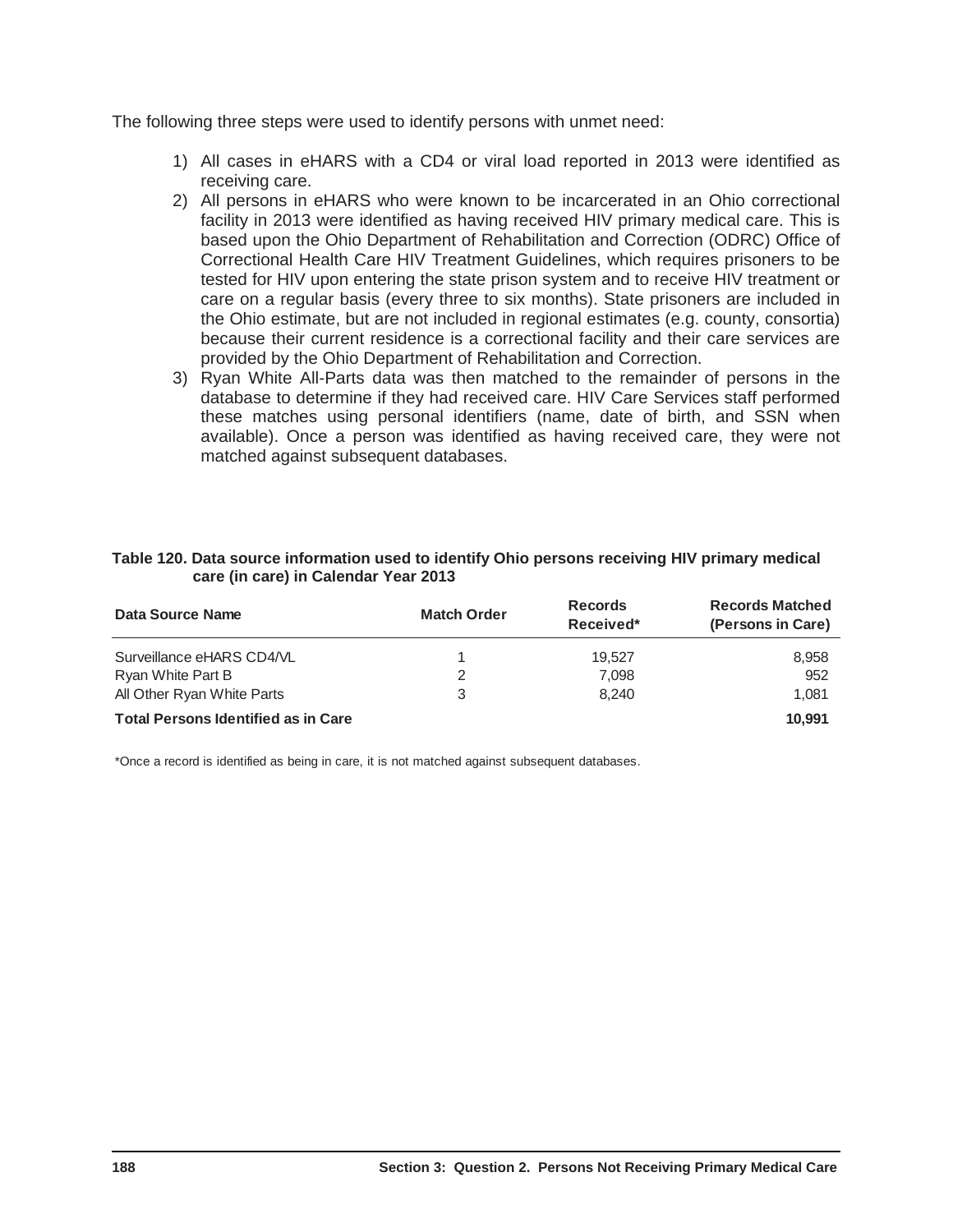## **Results**

| Table 121. Estimates of unmet need for HIV primary medical care in Ohio for Calendar Year 2013 |
|------------------------------------------------------------------------------------------------|
|------------------------------------------------------------------------------------------------|

|    | Ohio Ryan White HIV/AIDS Program<br><b>Unmet Need Framework</b><br><b>Calendar Year 2013</b>                               |        |                                                                                                                     |  |  |  |  |  |
|----|----------------------------------------------------------------------------------------------------------------------------|--------|---------------------------------------------------------------------------------------------------------------------|--|--|--|--|--|
|    | <b>Input Population Sizes</b>                                                                                              | Value  | <b>Data Source</b>                                                                                                  |  |  |  |  |  |
| Α. | Number of persons living with<br>AIDS (PLWA), recent time period                                                           | 9,425  | Enhanced HIV/AIDS Reporting System<br>(eHARS) reported through 06/30/2014<br>for Calendar Year 2013                 |  |  |  |  |  |
| B. | Number of persons living with HIV<br>(PLWH) non-AIDS/aware, recent<br>time period                                          | 10,102 | Enhanced HIV/AIDS Reporting System<br>(eHARS) reported through 06/30/2014<br>for Calendar Year 2013                 |  |  |  |  |  |
|    | <b>Care Patterns</b>                                                                                                       |        |                                                                                                                     |  |  |  |  |  |
| C. | Number of PLWA who received the<br>specified HIV primary medical care<br>services in 12-month period                       | 5,929  | VL/CD4 Lab Reports from eHARS,<br>Prisoners from eHARS, Ryan White Parts<br>and Private Care for Calendar Year 2013 |  |  |  |  |  |
| D. | Number of PLWH (aware, non-<br>AIDS) who received the specified<br>HIV primary medical care services<br>in 12-month period | 5,062  | VL/CD4 Lab Reports from eHARS,<br>Prisoners from eHARS, Ryan White Parts<br>and Private Care for Calendar Year 2013 |  |  |  |  |  |
|    | <b>Calculated Results</b>                                                                                                  | Value  | <b>Calculation</b>                                                                                                  |  |  |  |  |  |
| E. | Number of PLWA who did not<br>receive primary medical services                                                             | 3,496  | 9,425-5,929=3,496                                                                                                   |  |  |  |  |  |
| F. | Number of PLWH (non-AIDS,<br>aware) who did not receive<br>primary medical services                                        | 5,040  | 10,102-5,062=5,040                                                                                                  |  |  |  |  |  |
| G. | Total HIV+/aware not receiving<br>specified primary medical care<br>services (quantified estimate of<br>unmet need)        | 8,536  | 8,536 out of 19,527 (or 44 percent with<br>unmet need)                                                              |  |  |  |  |  |

There were 19,527 reported persons living with a diagnosis of HIV infection in Ohio and an estimated 10,991 (56 percent) received care in Ohio. It is estimated that 44 percent of persons living with a diagnosis of HIV infection (PLWHA) have unmet need for primary HIV medical care in Ohio (Table 121).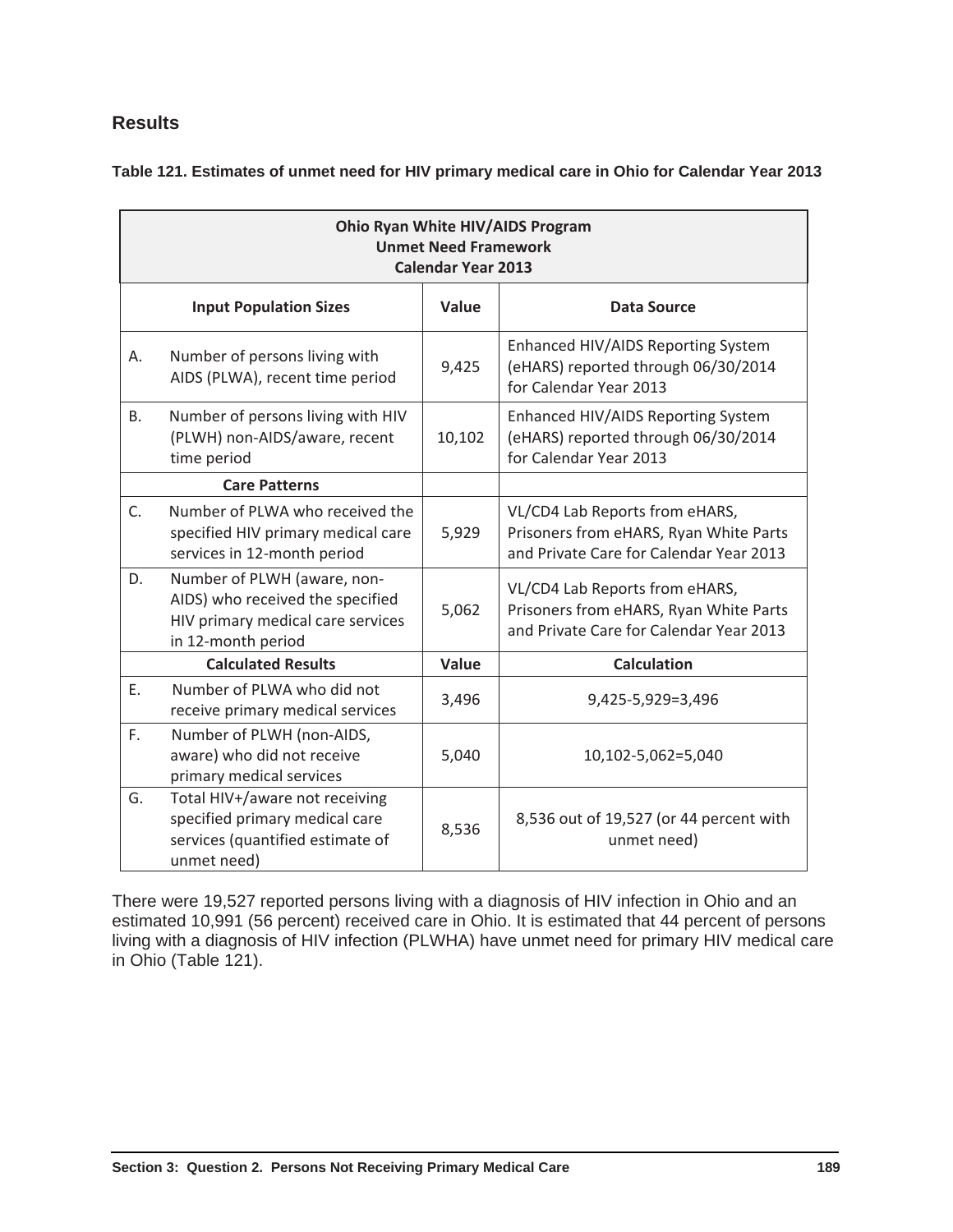#### **Table 122. Estimates of unmet need for HIV primary medical care among persons living with a diagnosis of HIV infection, Ohio, Calendar Year 2013**

|                                     | Unmet need     |            | Met need       |            | Total           |                                    |                   |  |
|-------------------------------------|----------------|------------|----------------|------------|-----------------|------------------------------------|-------------------|--|
| Disease Status                      | No.            | %          | No.            | %          | No.             | R.R. of<br>Unmet Need <sup>#</sup> | 95% CI of<br>R.R. |  |
| <b>HIV Infection</b><br><b>AIDS</b> | 5.040<br>3.496 | 50%<br>37% | 5.062<br>5.929 | 50%<br>63% | 10.102<br>9.425 | $1.34*$<br>R.G.                    | $1.30 - 1.39$     |  |

 $*$ The p value for chi square test is  $< 0.05$ .

R.G. = Referent Group

#R.R= Relative Risk

Source: Ohio Department of Health HIV/AIDS Surveillance Program. Data reported through June 30, 2014.

Of the 10,102 persons living with HIV (PLWH), not AIDS, an estimated 5,040 (50 percent) had unmet need for primary HIV medical care in Ohio. Of the 9,425 persons living with AIDS (PLWA) an estimated 3,496 (37 percent) had unmet need for primary HIV medical care in Ohio (**Table 122**).

#### **Table 123. Estimates of unmet need for HIV primary medical care among persons living with a diagnosis of HIV infection by Ohio Ryan White Part B consortia and HIV disease status, Calendar Year 2013**

|                              | Reported Persons Living with HIV, not<br>AIDS (PLWH) |             |                |                                  | Reported Persons Living with AIDS<br>(PLWA) |                 | Reported Persons Living with a<br>Diagnosis of HIV Infection <sup>®</sup> (PLWHA) |              |                 |
|------------------------------|------------------------------------------------------|-------------|----------------|----------------------------------|---------------------------------------------|-----------------|-----------------------------------------------------------------------------------|--------------|-----------------|
| Ryan White Part B<br>Regions | <b>PLWH</b><br><b>Unmet Need</b>                     | <b>PLWH</b> | %Unmet<br>Need | <b>PLWA</b><br><b>Unmet Need</b> | <b>PLWA</b>                                 | % Unmet<br>Need | <b>PLWHA</b><br><b>Unmet Need</b>                                                 | <b>PLWHA</b> | % Unmet<br>Need |
| Cleveland                    | 1,111                                                | 2,368       | 47%            | 765                              | 2.235                                       | 34%             | 1,876                                                                             | 4,603        | 41%             |
| Colum bus                    | 1,243                                                | 2,539       | 49%            | 741                              | 2,060                                       | 36%             | 1,984                                                                             | 4,599        | 43%             |
| Cincinnati                   | 853                                                  | 1,557       | 55%            | 727                              | 1,568                                       | 46%             | 1,580                                                                             | 3,125        | 51%             |
| Dayton                       | 393                                                  | 797         | 49%            | 340                              | 872                                         | 39%             | 733                                                                               | 1,669        | 44%             |
| Toledo                       | 225                                                  | 547         | 41%            | 166                              | 555                                         | 30%             | 391                                                                               | 1,102        | 35%             |
| Akron                        | 284                                                  | 490         | 58%            | 193                              | 427                                         | 45%             | 477                                                                               | 917          | 52%             |
| Youngstown                   | 154                                                  | 324         | 48%            | 88                               | 306                                         | 29%             | 242                                                                               | 630          | 38%             |
| Canton                       | 118                                                  | 252         | 47%            | 72                               | 213                                         | 34%             | 190                                                                               | 465          | 41%             |
| Lima                         | 64                                                   | 152         | 42%            | 55                               | 164                                         | 34%             | 119                                                                               | 316          | 38%             |
| Mansfield                    | 75                                                   | 147         | 51%            | 65                               | 189                                         | 34%             | 140                                                                               | 336          | 42%             |
| Athens                       | 101                                                  | 227         | 44%            | 75                               | 262                                         | 29%             | 176                                                                               | 489          | 38%             |
| Ohio                         | 5,040                                                | 10,102      | 50%            | 3,496                            | 9,425                                       | 37%             | 8,536                                                                             | 19,527       | 44%             |

Note: Ohio numbers include prison data which are not included in the county data. County data were based on persons county of residence at diagnosis.

\*Reported persons living with a diagnosis of HV infection represents all persons ever diagnosed and reported with HV or AIDS who have not been reported as having died as of December 31, 2013.

Source: Ohio Department of Health HV/AIDS Surveillance Rogram. Data reported through June 30, 2014.

Among PLWHA, the largest proportion of estimated unmet need (52 percent) for primary medical care in 2013 is in the Akron region. Akron, however, only accounts for 4.7 percent of PLWHA in Ohio. Cincinnati accounts for a much larger proportion (16 percent) of PLWHA in Ohio and has the second highest (51 percent) unmet need for HIV primary medical care. On the other hand, Toledo (35 percent) and Athens (38 percent) have a significantly lower unmet need for HIV primary medical care than the state average (**Table 123**).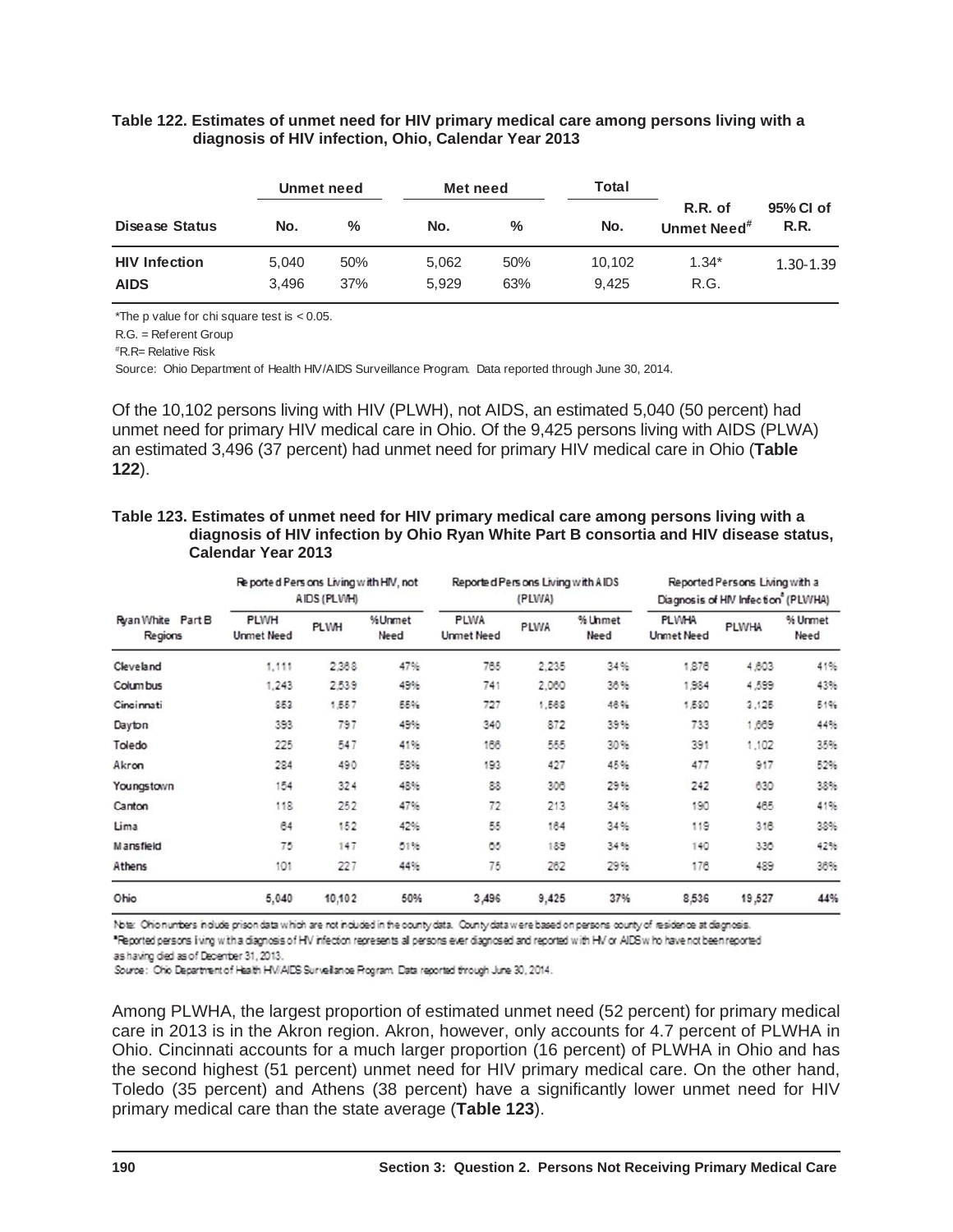|                               | not AIDS (PLWH)           |        |      | Reported Persons Living with HIV, Reported Persons Living with AIDS |                       |                  | Reported Persons Living with a<br>Diagnosis of HIV Infection |               |                 |
|-------------------------------|---------------------------|--------|------|---------------------------------------------------------------------|-----------------------|------------------|--------------------------------------------------------------|---------------|-----------------|
| Characteristic                | <b>PLWH</b><br>Unmet Need | PLWH   | Need | % Unmet PLWA Unmet<br>Need                                          | (PLWA)<br><b>PLWA</b> | % Unmet<br>Ne ed | <b>PLW HA</b><br>Unmet Need                                  | <b>PLW HA</b> | % Unmet<br>Need |
| Sex                           |                           |        |      |                                                                     |                       |                  |                                                              |               |                 |
| Males                         | 3940                      | 7912   | 50%  | 2852                                                                | 7592                  | 38%              | 6792                                                         | 15504         | 44%             |
| Females                       | 1099                      | 2189   | 50%  | 644                                                                 | 1833                  | 35%              | 1743                                                         | 4022          | 43%             |
| Age as of 12/31/2013          |                           |        |      |                                                                     |                       |                  |                                                              |               |                 |
| < 13                          | 14                        | 41     | 34%  | 8                                                                   | 24                    | 3396             | 22                                                           | 65            | 34%             |
| $13 - 24$                     | 233                       | 860    | 27%  | 48                                                                  | 254                   | 10%              | 281                                                          | 1114          | 25%             |
| 25-39                         | 1329                      | 3097   | 43%  | 553                                                                 | 1843                  | 30%              | 1882                                                         | 4940          | 38%             |
| 40-64                         | 3220                      | 5726   | 5.6% | 2646                                                                | 6855                  | 39%              | 5866                                                         | 12581         | 47%             |
| $65+$                         | 244                       | 378    | 65%  | 241                                                                 | 449                   | 54%              | 485                                                          | 827           | 59%             |
| Race/Ethnicity                |                           |        |      |                                                                     |                       |                  |                                                              |               |                 |
| White, not Hispanic           | 2328                      | 4724   | 49%  | 1727                                                                | 4452                  | 39%              | 4055                                                         | 9176          | 44%             |
| Black, not Hispanic           | 2274                      | 4534   | 50%  | 1493                                                                | 4218                  | 3596             | 3767                                                         | 8752          | 43%             |
| Hispanic                      | 246                       | 467    | 53%  | 214                                                                 | 484                   | 44%              | 460                                                          | 951           | 48%             |
| Asian/Pacific Islander        | 32                        | 55     | 58%  | 18                                                                  | 33                    | 55%              | 50                                                           | 88            | 57%             |
| American Indian/Alaska Native | 6                         | 10     | 60%  | $\overline{7}$                                                      | 10                    | 70%              | 13                                                           | 20            | 65%             |
| Multiracial                   | 154                       | 312    | 49%  | 37                                                                  | 228                   | 16%              | 191                                                          | 540           | 35%             |
| Race/Gender                   |                           |        |      |                                                                     |                       |                  |                                                              |               |                 |
| White, not Hispanic Males     | 1,939                     | 3,982  | 49%  | 1519                                                                | 3,916                 | 39%              | 3458                                                         | 7898          | 44%             |
| White, not Hispanic Females   | 389                       | 742    | 52%  | 208                                                                 | 536                   | 39%              | 597                                                          | 1278          | 47%             |
| Black, not Hispanic Males     | 1665                      | 3287   | 51%  | 1126                                                                | 3100                  | 36%              | 2791                                                         | 6387          | 44%             |
| Black, not Hispanic Females   | 609                       | 1247   | 49%  | 367                                                                 | 1118                  | 33%              | 976                                                          | 2365          | 41%             |
| Other Males                   | 336                       | 643    | 52%  | 207                                                                 | 576                   | 36%              | 543                                                          | 1219          | 45%             |
| Other Females                 | 101                       | 200    | 51%  | 69                                                                  | 179                   | 39%              | 170                                                          | 379           | 45%             |
| Total                         | 5,040                     | 10,102 | 50%  | 3,496                                                               | 9,425                 | 37%              | 8,536                                                        | 19,527        | 44%             |

#### **Table 124. Estimated unmet need for HIV primary medical care among persons living with a diagnosis of HIV infection, by selected demographics, Ohio, 2013**

Note: Total numbers include persons with unknown data which are not included in the demographic data.

\*Reported persons living with a diagnosis of HIV infection represents all persons ever diagnosed and reported with HIV or AIDS who have not been reported as having died as of December 31, 2013.

Source: Ohio Department of Health HIV/AIDS Surveillance Program. Data reported through June 30, 2014.

The estimated unmet need for HIV primary medical care for males (44 percent) and females (43 percent) is similar to the state average. Both age groups 13-24 (25 percent) and 25-39 (38 percent) have an estimated unmet need for HIV primary medical care that is lower than the state average (44 percent). On the other hand, age groups 40-64 (47 percent) and 65+ (59 percent) have a significantly higher unmet need for HIV primary medical care than the state average (44 percent). Hispanics (48 percent) and people categorized as multiracial (35 percent) have a significantly different unmet need for HIV primary medical care than the state average (44 percent). The estimated unmet need for HIV primary medical care in Asian/Pacific Islander (57 percent) and American Indian/Alaska Native (65 percent) is higher than the state average (44 percent) however; they make up less than one percent of PLWHA in Ohio. While black females are disproportionally affected by HIV/AIDS (12 percent of PLWHA) compared to white females (6.5 percent) their estimated unmet need (41 percent) is significantly lower than the unmet need for white females (47 percent) (**Table 124**).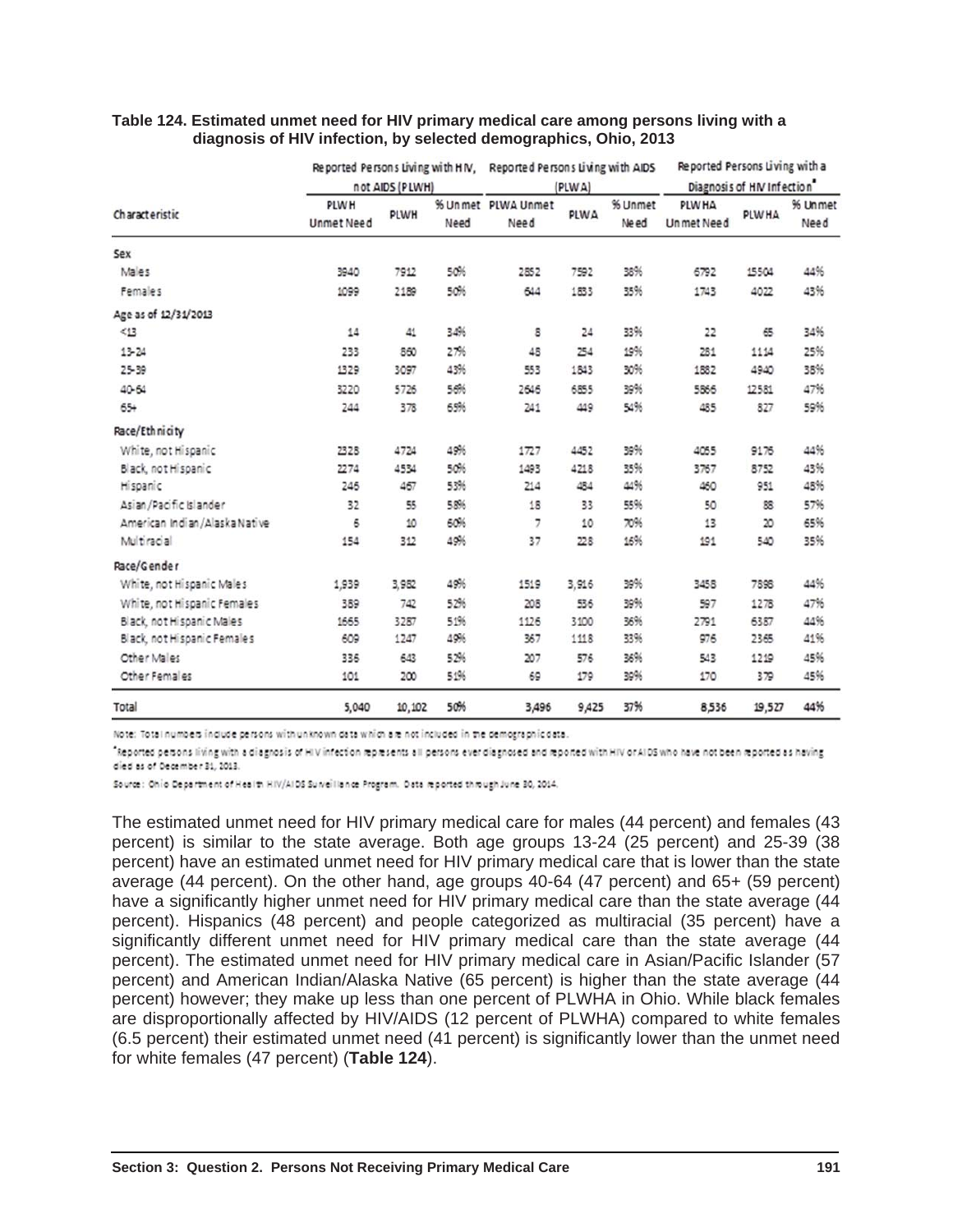|                      | <b>Unmet need</b> |     | Metneed |     | Total |                        |                          |
|----------------------|-------------------|-----|---------|-----|-------|------------------------|--------------------------|
| Race and Gender      | No.               | %   | No.     | %   | No.   | R.R. of<br>Unmet Need* | 95% Cl of<br><b>R.R.</b> |
| <b>Black Females</b> | 976               | 41% | 1,389   | 59% | 2,365 | $0.88*$                | $0.82 - 0.95$            |
| <b>White Females</b> | 597               | 47% | 681     | 53% | 1.278 | R.G.                   |                          |

#### **Table 125. Estimated unmet need for HIV primary medical care among black and white females living with a diagnosis of HIV infection, Ohio, 2013**

\*The p value for chi square test is < 0.05.

R.G. = Referent Group

\*R.R= Relative Risk

Source: Ohio Department of Health HIV/AIDS Surveillance Program. Data reported through June 30, 2014.

Black females living with HIV/AIDS have 12 percent lower risk of having an unmet need for HIV primary medical care than white females living with HIV/AIDS in Ohio. Further investigation needs to be performed to determine the underlying causes of this observation (**Table 125**).

#### **Table 126. Estimated unmet need for HIV primary medical care among persons living with a diagnosis of HIV infection, by exposure category, Ohio, 2013**

| <b>Exposure Category</b>    | Reported Persons Living with HIV,<br>not AIDS (PLWH) |        |     | Reported Persons Living with AIDS<br>(PLWA) |       |     | Reported Persons Living with a<br>Diagnosis of HIV Infection <sup>®</sup> (PLWHA) |        |     |
|-----------------------------|------------------------------------------------------|--------|-----|---------------------------------------------|-------|-----|-----------------------------------------------------------------------------------|--------|-----|
|                             |                                                      |        |     |                                             |       |     |                                                                                   |        |     |
|                             | Male adult or adolescent                             |        |     |                                             |       |     |                                                                                   |        |     |
| Male-to-male sexual contact | 2,131                                                | 5,029  | 42% | 1,811                                       | 5,118 | 35% | 3,942                                                                             | 10,147 | 39% |
| Injection drug use (IDU)    | 160                                                  | 268    | 60% | 205                                         | 394   | 52% | 365                                                                               | 662    | 55% |
| Male-to-male sexual contact | 105                                                  | 237    | 44% | 153                                         | 397   | 39% | 258                                                                               | 634    | 41% |
| Heterosexual Contact        | 213                                                  | 450    | 47% | 204                                         | 625   | 33% | 417                                                                               | 1.075  | 39% |
| Perinatal                   | 12                                                   | 24     | 50% | ĝ                                           | 28    | 32% | $^{21}$                                                                           | 52     | 40% |
| Other/Unknown               | 1,311                                                | 1,882  | 70% | 466                                         | 1,020 | 46% | 1,777                                                                             | 2,902  | 61% |
| Female adult or adolescent  |                                                      |        |     |                                             |       |     |                                                                                   |        |     |
| Injection drug use (IDU)    | $^{64}$                                              | 184    | 51% | 97                                          | 231   | 42% | 191                                                                               | 415    | 46% |
| Heterosexual Contact        | 557                                                  | 1,333  | 42% | 440                                         | 1,324 | 33% | 997                                                                               | 2,657  | 38% |
| Perinatal                   | 9                                                    | 31     | 29% | 12                                          | 39    | 31% | 21                                                                                | 70     | 30% |
| Other/Unknown               | 433                                                  | 622    | 70% | 91                                          | 225   | 40% | 524                                                                               | 847    | 62% |
| Child $(<13$ yrs)           |                                                      |        |     |                                             |       |     |                                                                                   |        |     |
| Perinatal                   | 14                                                   | 32     | 44% | 7                                           | 23    | 30% | 21                                                                                | 55     | 38% |
| Other/Unknown               | 0                                                    | 9      | 0%  | 1                                           | 1     | ٠   | 1                                                                                 | 10     | 10% |
| Total                       | 5,039                                                | 10,101 | 50% | 3,496                                       | 9,425 | 37% | 8,535                                                                             | 19,526 | 44% |

Note: Total numbers include persons with unknown data which are not included in the demographic data.

"Reported persons living with a diagnosis of HIV infection represents all persons ever diagnosed and reported with HIV or AIDS who have not been reported as having died as of December 31, 2013.

Source: Ohio Department of Health HIV/AIDS Surveillance Program. Data reported through June 30, 2014.

Regardless of gender, PLWHA with an unknown exposure category have a higher unmet need for HIV primary medical care compared to other exposure categories. Similarly, males and females living with HIV/AIDS in Ohio and an exposure category of Injection Drug Use (IDU) (55 percent and 46 percent) have a higher unmet need compared to all other exposure categories except unknown exposure category. Injection drug users living with HIV/AIDS in Ohio are a difficult population to engage and retain in care, so it is not surprising that they have the higher